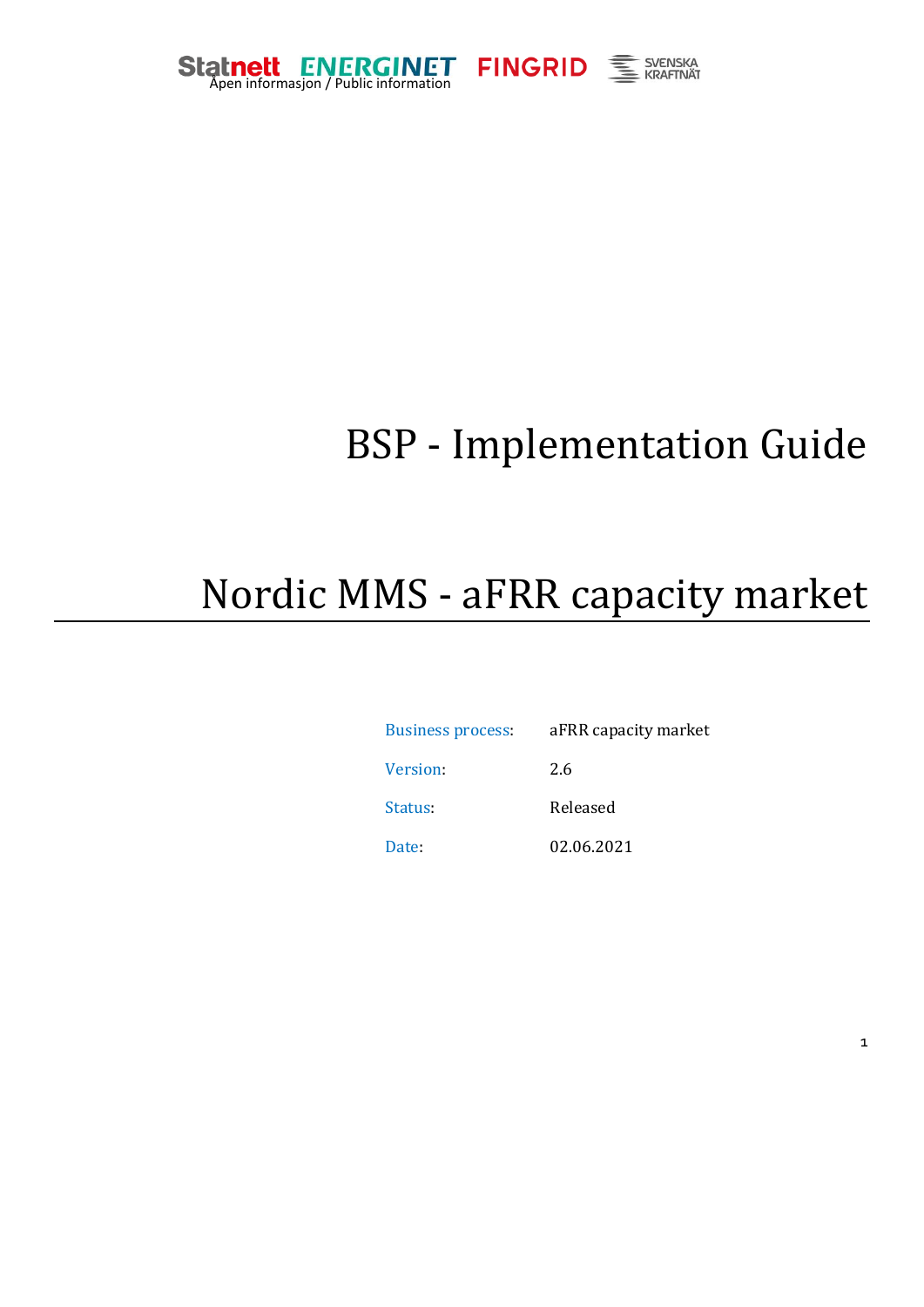# Revision History

| Version | Release  | Date       | Changed by                  | Comments                                                                                                                                                                                                                                                                                     |
|---------|----------|------------|-----------------------------|----------------------------------------------------------------------------------------------------------------------------------------------------------------------------------------------------------------------------------------------------------------------------------------------|
| 0.8     | Draft A  | 28.06.2018 | <b>Stein-Ole Gabrielsen</b> | <b>Initial Release</b>                                                                                                                                                                                                                                                                       |
| 0.9     | Draft B  | 12.07.2018 | <b>Stein-Ole Gabrielsen</b> | Updated after review. First draft of Market result and<br>reserved CZC                                                                                                                                                                                                                       |
| 0.93    | Draft C  | 03.09.2018 | <b>Stein-Ole Gabrielsen</b> | Updated matrix for capacity and Market result                                                                                                                                                                                                                                                |
| 0.98    | Draft D  | 26.09.2018 | <b>Stein-Ole Gabrielsen</b> | Updated after comment from NMEG                                                                                                                                                                                                                                                              |
| 1.0     | Released | 05.12.2018 | <b>Stein-Ole Gabrielsen</b> | Final version                                                                                                                                                                                                                                                                                |
| 1.1     | Released | 18.06.2019 | <b>Stein-Ole Gabrielsen</b> | Updated with<br>New structure of the accepted bid message<br>Added code for the role BSP (A46)                                                                                                                                                                                               |
| 1.2     | Draft    | 10.07.2019 | Jan Möhr                    | Added support for data provider role and bidding on<br>behalf of principal BSPs through third party agents.<br>Added additional bid validation rules for maximum<br>qualified quantities and maximum number of bids per<br>portfolio.<br>Added a description of republishing, withdrawal and |
|         |          |            |                             | non-purchase scenarios.                                                                                                                                                                                                                                                                      |
| 1.3     | Released | 28.08.2019 | Stein-Ole Gabrielsen        | Minor updates, feedback from NMEG                                                                                                                                                                                                                                                            |
| 1.4     | Released | 23.10.2019 | Jon-Thomas Eliassen         | Corrected party code type                                                                                                                                                                                                                                                                    |
| 2.0     | Draft    | 16.10.2020 | <b>Jon-Thomas Eliassen</b>  | General review and updates<br>Message type changes<br>New version of Balancing Document<br>New pricing model                                                                                                                                                                                 |
| 2.1     | Draft    | 19.10.2020 | Jon-Thomas Eliassen         | Corrected chapter Update/cancel principles<br>Removed invalid description in chapter Volumes and<br>Prices                                                                                                                                                                                   |
| 2.2     | Draft    | 10.11.2020 | Jon-Thomas Eliassen         | Price unit change from MWH to MAW on<br>price_Measure_Unit.name                                                                                                                                                                                                                              |
| 2.3     | Released | 17.12.2020 | Jan Möhr                    | General review and updates                                                                                                                                                                                                                                                                   |
| 2.4     | Released | 08.02.2021 | Jon-Thomas Eliassen         | Fixed spelling error in message type in chapter ECP                                                                                                                                                                                                                                          |
| 2.5     | Released | 26.02.2021 | Jon-Thomas Eliassen         | Accepted bids are now sent using<br>ReserveAllocationResult_MarketDocument                                                                                                                                                                                                                   |
| 2.6     | Released | 02.06.2021 | Jon-Thomas Eliassen         | Updated chapter 2.3.4 "Acknowledgement" and<br>chapter 4.1.7 "Dependencies governing the<br>Acknowledgement_MarketDocument":<br>Description of element InError_Period.                                                                                                                       |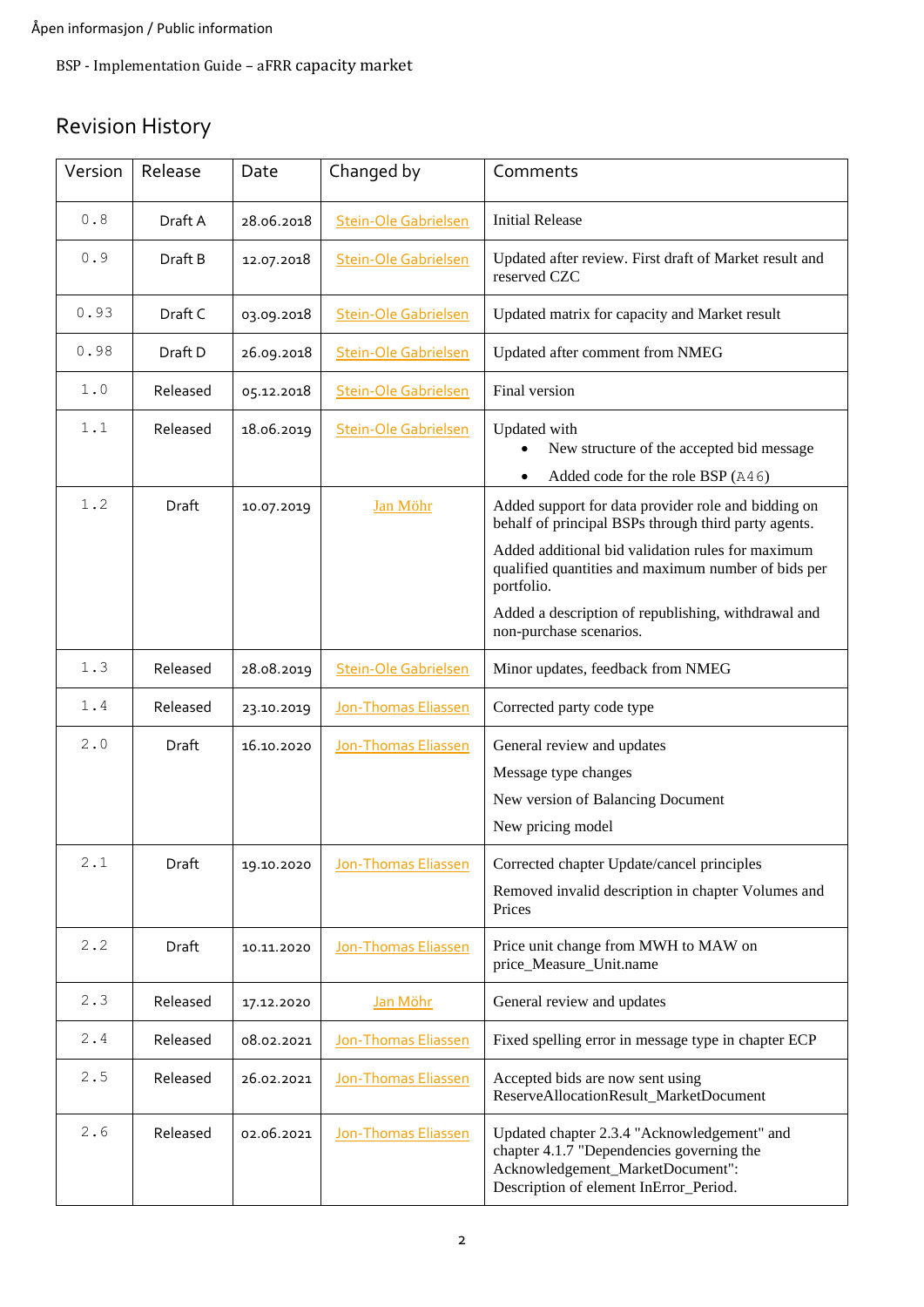#### Åpen informasjon / Public information

### BSP - Implementation Guide – aFRR capacity market

|  |  | Undated domain.mRID for Denmark.              |
|--|--|-----------------------------------------------|
|  |  | Improved documentation on how to cancel bids. |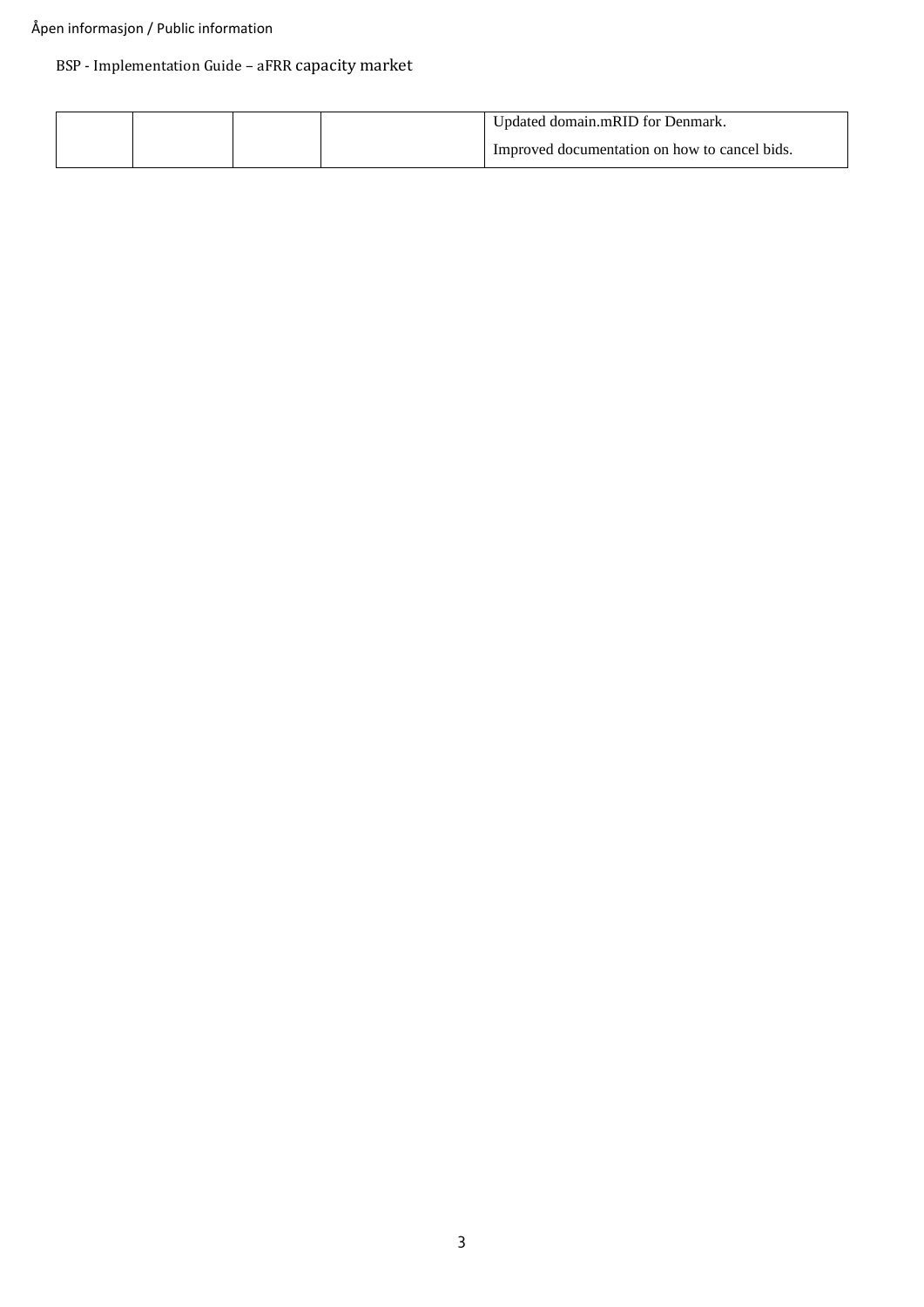# Table of Content

| $\mathbf{1}$   |       |  |  |  |  |  |  |  |  |  |
|----------------|-------|--|--|--|--|--|--|--|--|--|
|                | 1.1   |  |  |  |  |  |  |  |  |  |
|                | 1.2   |  |  |  |  |  |  |  |  |  |
|                | 1.3   |  |  |  |  |  |  |  |  |  |
|                | 1.4   |  |  |  |  |  |  |  |  |  |
| $\overline{2}$ |       |  |  |  |  |  |  |  |  |  |
|                | 2.1   |  |  |  |  |  |  |  |  |  |
|                | 2.2   |  |  |  |  |  |  |  |  |  |
|                | 2.2.1 |  |  |  |  |  |  |  |  |  |
|                | 2.3   |  |  |  |  |  |  |  |  |  |
|                | 2.3.1 |  |  |  |  |  |  |  |  |  |
|                | 2.3.2 |  |  |  |  |  |  |  |  |  |
|                | 2.3.3 |  |  |  |  |  |  |  |  |  |
|                | 2.3.4 |  |  |  |  |  |  |  |  |  |
|                | 2.3.5 |  |  |  |  |  |  |  |  |  |
| $\overline{3}$ |       |  |  |  |  |  |  |  |  |  |
|                | 3.1   |  |  |  |  |  |  |  |  |  |
|                | 3.2   |  |  |  |  |  |  |  |  |  |
|                | 3.2.1 |  |  |  |  |  |  |  |  |  |
|                | 3.2.2 |  |  |  |  |  |  |  |  |  |
|                | 3.2.3 |  |  |  |  |  |  |  |  |  |
|                | 3.3   |  |  |  |  |  |  |  |  |  |
|                | 3.3.1 |  |  |  |  |  |  |  |  |  |
|                | 3.3.2 |  |  |  |  |  |  |  |  |  |
|                | 3.3.3 |  |  |  |  |  |  |  |  |  |
|                | 3.3.4 |  |  |  |  |  |  |  |  |  |
|                | 3.3.5 |  |  |  |  |  |  |  |  |  |
| 4              |       |  |  |  |  |  |  |  |  |  |
|                | 4.1   |  |  |  |  |  |  |  |  |  |
|                | 4.1.1 |  |  |  |  |  |  |  |  |  |
|                | 4.1.2 |  |  |  |  |  |  |  |  |  |
|                | 4.1.3 |  |  |  |  |  |  |  |  |  |
|                | 4.1.4 |  |  |  |  |  |  |  |  |  |
|                | 4.1.5 |  |  |  |  |  |  |  |  |  |
|                | 4.1.6 |  |  |  |  |  |  |  |  |  |
|                | 4.1.7 |  |  |  |  |  |  |  |  |  |
|                | 4.2   |  |  |  |  |  |  |  |  |  |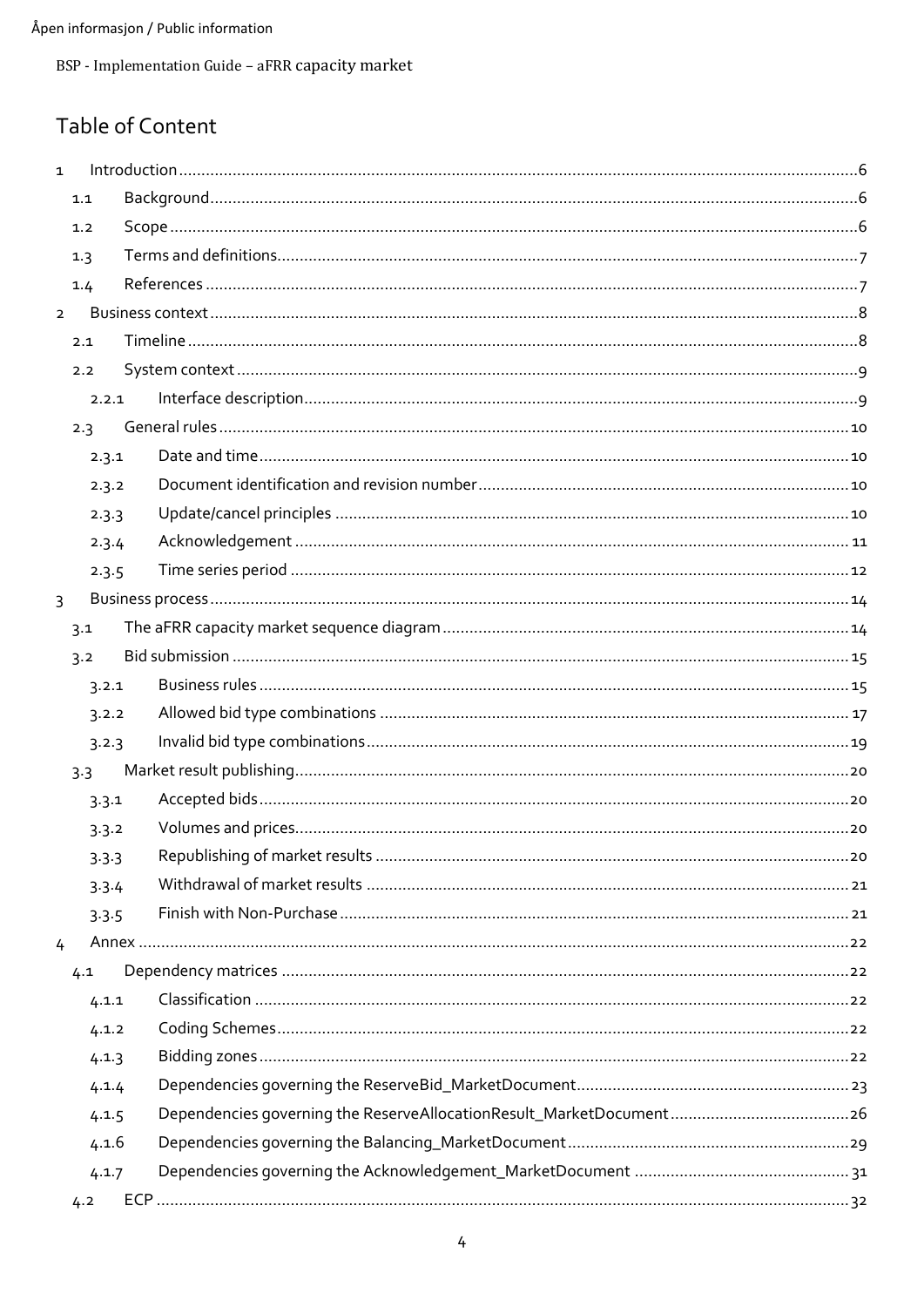#### Åpen informasjon / Public information

BSP - Implementation Guide - aFRR capacity market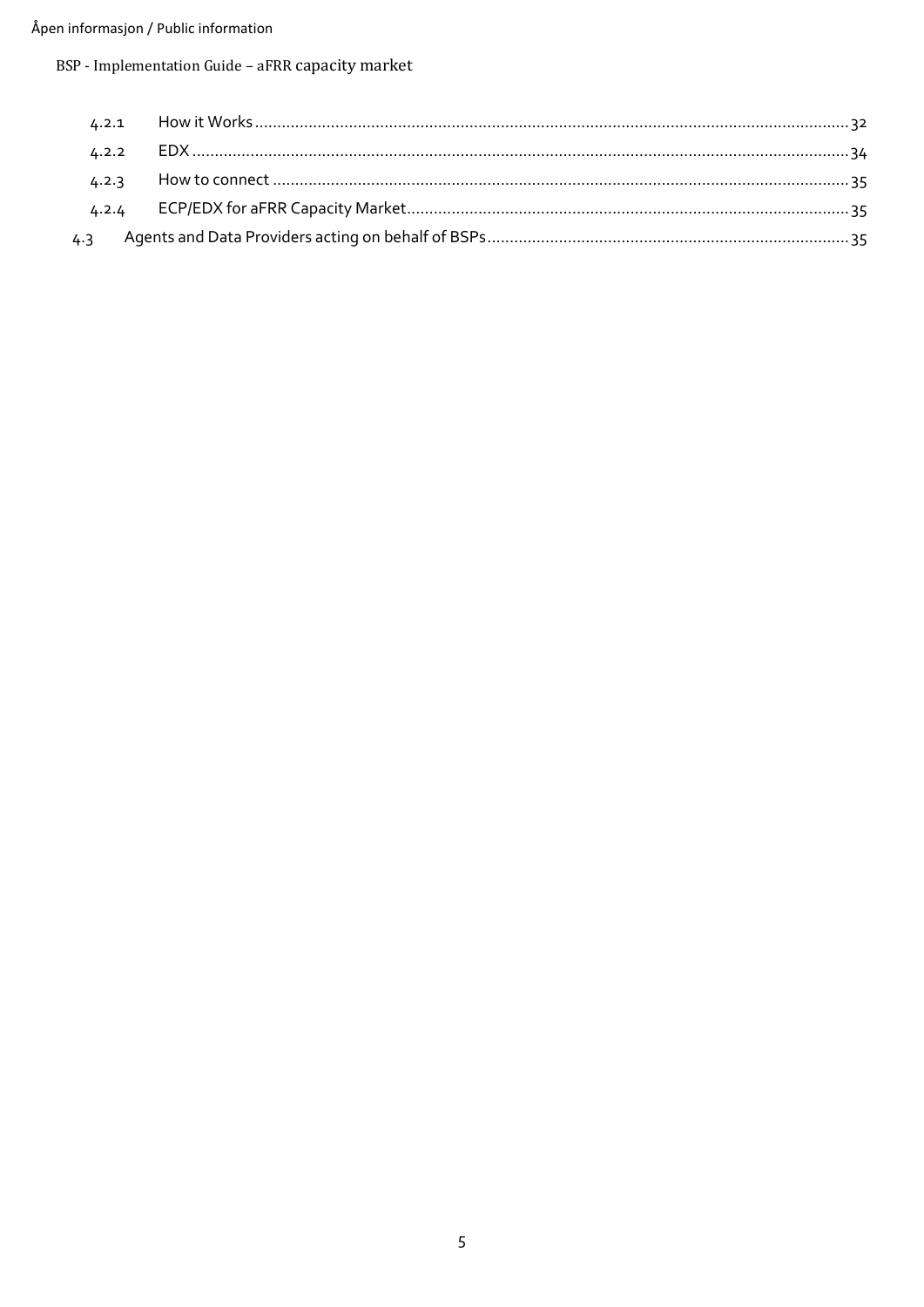# <span id="page-5-0"></span>**1 Introduction**

### <span id="page-5-1"></span>**1.1 Background**

- 1. Automatic frequency restoration reserves (aFRR) is one of several different types of Balancing Services that TSOs use for balancing of the Nordic synchronous area.
- 2. Nordic MMS has been developed by the Nordic TSOs to allow a joint procurement of aFRR balancing capacity before the day ahead market runs.
- 3. NMMS also allows the consideration of geographical distribution of reserves and network constraints.
- 4. Reservation of Cross-zonal Capacity will be based on an socioeconomic optimisation.

### <span id="page-5-2"></span>**1.2 Scope**

This document covers the technical implementation details when integrating with Nordic MMS and provides information about the processes required interact with an aFRR capacity market. Both functional and technical aspects are covered. The intended users of this document are the participating BSPs.

The main processes described are:

- Bid handling process
- Market clearing process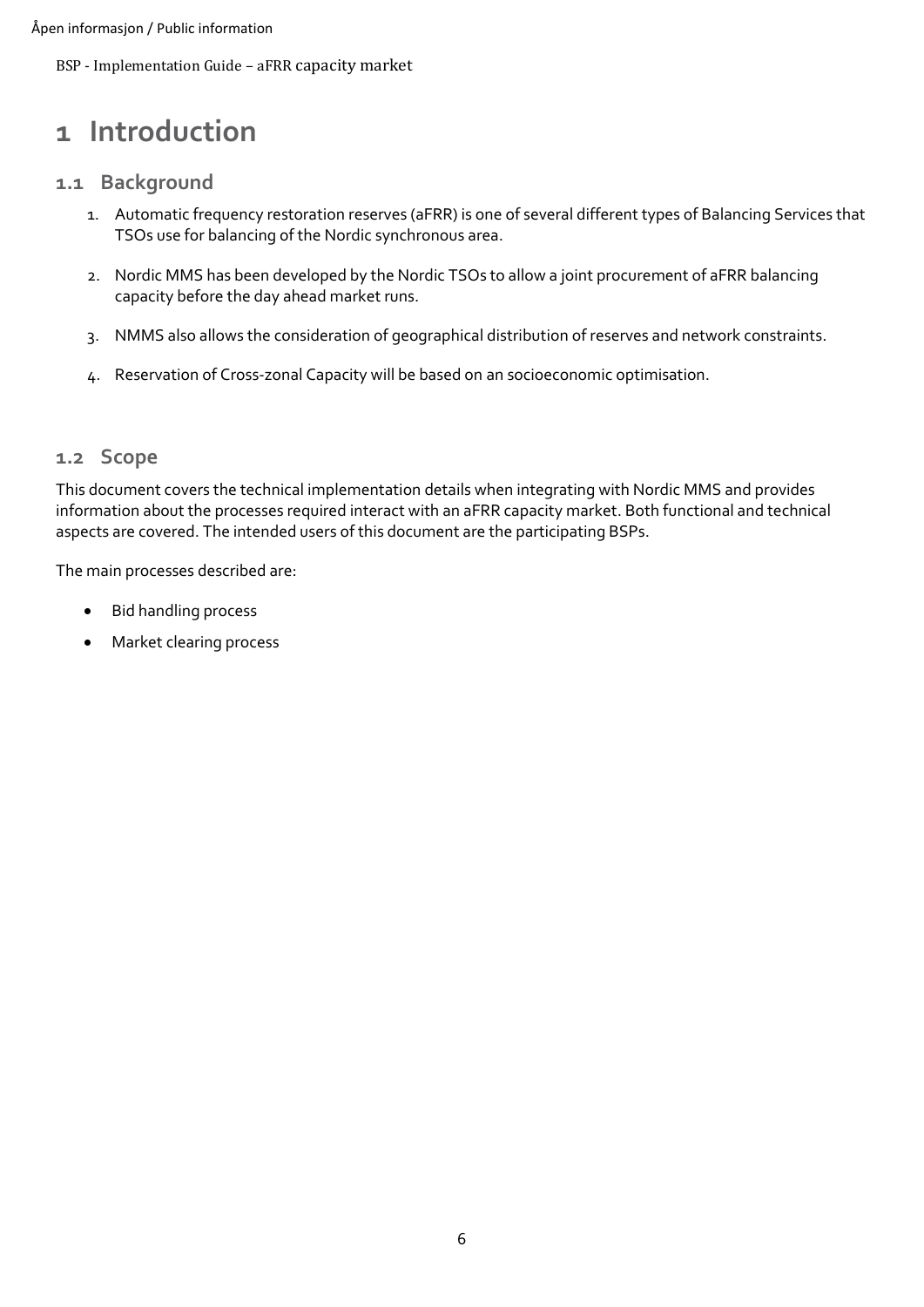# <span id="page-6-0"></span>**1.3 Terms and definitions**

| Acronym      | <b>Term</b>                                   | <b>Definition</b>                                                                                                                                                                                                                                                                        |
|--------------|-----------------------------------------------|------------------------------------------------------------------------------------------------------------------------------------------------------------------------------------------------------------------------------------------------------------------------------------------|
| <b>aFRR</b>  | Automatic frequency<br>restoration reserves   | The FRR that can be activated by an automatic control device designed to<br>reduce the FRCE/ACE to zero                                                                                                                                                                                  |
| <b>BRP</b>   | <b>Balance Responsible</b><br>Party           | A market participant or its chosen representative responsible for its<br><i>imbalances</i>                                                                                                                                                                                               |
| <b>BSP</b>   | <b>Balancing Services</b><br>Provider         | A market participant with reserve-providing units or reserve-providing groups<br>able to provide balancing services to TSOs                                                                                                                                                              |
| <b>CIM</b>   | <b>IEC Common</b><br><b>Information Model</b> |                                                                                                                                                                                                                                                                                          |
| <b>CZC</b>   | Cross Zonal Capacity                          | The cross-zonal transmission capacity between two bidding zones                                                                                                                                                                                                                          |
| <b>ECP</b>   | <b>Energy Communication</b><br>Platform       | Reference implementation of MADES standard                                                                                                                                                                                                                                               |
| <b>MADES</b> | Market Data Exchange<br>Standard              | Communication IEC standard designed by ENTSO-E                                                                                                                                                                                                                                           |
| <b>MOL</b>   | Merit Order List                              |                                                                                                                                                                                                                                                                                          |
| <b>NTC</b>   | <b>Net Transfer Capacity</b>                  | The trading capacity, also called NTC (Net Transfer Capacity), is capacity<br>made available to trading between the bidding zones. The trading capacity is<br>calculated as the transmission capacity less the regulating margin.                                                        |
| <b>TSO</b>   | <b>Transmission System</b><br>Operator        | A party that is responsible for a stable power system operation (including the<br>organisation of physical balance) through a transmission grid in a<br>geographical area. In the Nordic synchronous area, there are four TSOs:<br>Svenska kraftnät, Fingrid, Energinet.dk and Statnett. |
|              | connecting TSO                                | the TSO that operates the scheduling area in which balancing service<br>providers and balance responsible parties shall be compliant with the terms<br>and conditions related to balancing;                                                                                              |

## <span id="page-6-1"></span>**1.4 References**

- Ref [1] IEC 62325-451-1, *Framework for energy market communications – Part 451-1: Acknowledgement business process and contextual model for CIM European market*
- <span id="page-6-4"></span>Ref [2] [The Nordic aFRR Capacity Market rules](https://nordicbalancingmodel.net/acer-decision-specifies-rules-for-the-common-nordic-afrr-capacity-market/)
- <span id="page-6-5"></span>Ref [3] [ENTSO-E Reserve Bid document](https://docstore.entsoe.eu/Documents/EDI/Library/cim_based/schema/Reserve_bid_document_UML_model_and_schema_v1.1.pdf) – UML model and schema
- <span id="page-6-6"></span>Ref [4] [ENTSO-E Balancing Document](https://www.entsoe.eu/Documents/EDI/Library/eb-pig/Balancing_document_UML_model_and_schema_v2.2.pdf) – UML model and schema
- <span id="page-6-2"></span>Ref [5] [ENTSO-E Reserve Allocation](https://www.entsoe.eu/Documents/EDI/Library/cim_based/schema/Reserve%20allocation%20result%20document%20uml%20model%20and%20schema%20v1.0.pdf) Result document – UML model and schema
- <span id="page-6-3"></span>Ref [6] [ENTSO-E Acknowledgement document](https://eepublicdownloads.azureedge.net/clean-documents/EDI/Library/cim_based/schema/Acknowledgement_document_uml_model_and_schema_v1.0.pdf)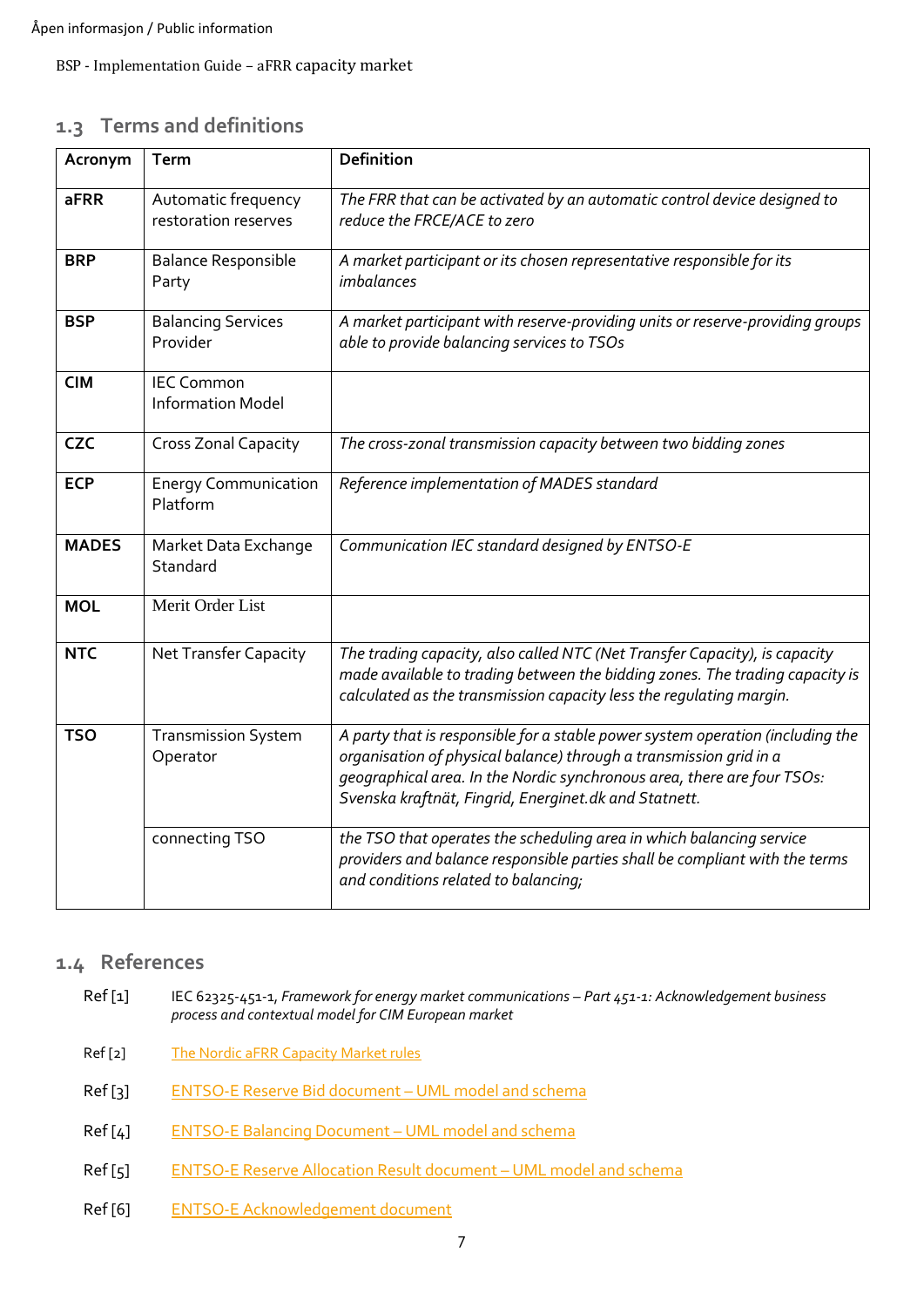# <span id="page-7-0"></span>**2 Business context**

### <span id="page-7-1"></span>**2.1 Timeline**

The aFRR capacity market involves several operational phases. The diagram below shows the timeline for the aFRR capacity market.





- o Reserve requirements are published in regular intervals on the TSOs websites and visible in Nordic MMS
- o Between the aFRR capacity market Gate Opening Time (GOT) and the aFRR capacity market Gate Closure Time (GCT), the BSPs can submit and update their bids (Bidding period).
- o After gate closure, the "Market Clearing" runs. The Bid Selection Optimisation is executed and the market results are published to BSPs and TSOs. . The TSOs have the possibility to extend the bidding period.
- o Day-ahead capacities publication: At 10:00 CET available capacities on interconnectors and in the grid are published
- o Day-ahead market gate closing time: Buyers and sellers have until 12:00 CET to submit their bids to the day ahead market.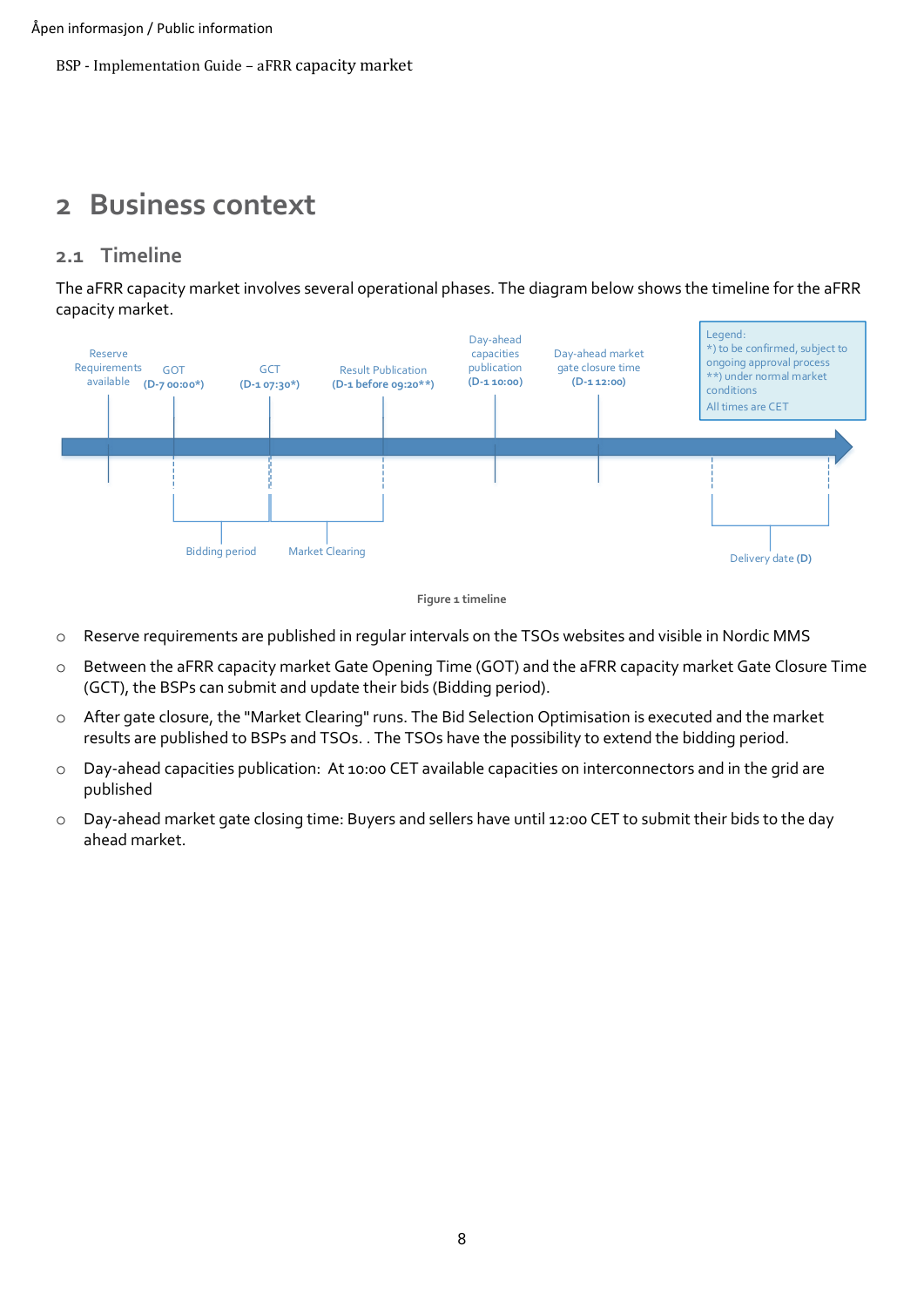### <span id="page-8-0"></span>**2.2 System context**

The diagram below shows the system context for the aFRR capacity market. It shows the internal processes required in the Nordic MMS system and how Nordic MMS integrates with the BSPs and other participating systems. It also shows how a BSP can use the web frontend of Nordic MMS to enter bids and retrieve information.

This document provides detailed information about the message exchanges between Nordic MMS and the BSP. The other exchanges are shown for information purposes only and are outside the scope of this document.



**Figure 2 System context diagram**

#### <span id="page-8-1"></span>2.2.1 Interface description

The table below provide an overview of the flows between Nordic MMS and the BSPs. The tables show that IEC CIM is used as data exchange format and ECP/ EDX is used as communication platform. Please refer to chapter [4.2](#page-31-0) for more details related to ECP/EDX.

| Sender     | Receiver   | Data            | Channel | Document                                                   |
|------------|------------|-----------------|---------|------------------------------------------------------------|
| <b>BSP</b> | Nordic MMS | <b>Bids</b>     | ECP/EDX | iec62325-451-7-reservebiddocument.xsd - version 7.1        |
| Nordic MMS | <b>BSP</b> | Acknowledgement | ECP/EDX | iec62325-451-1-acknowledgementdocument.xsd-<br>version 8.0 |
| Nordic MMS | <b>BSP</b> | Accepted bids   | ECP/EDX | iec62325-451-7-reserveallocationresult.xsd - version 6.0   |
| Nordic MMS | <b>BSP</b> | Market result   | ECP/EDX | $iec62325-451-6-balancing.xsd-version 4.2$                 |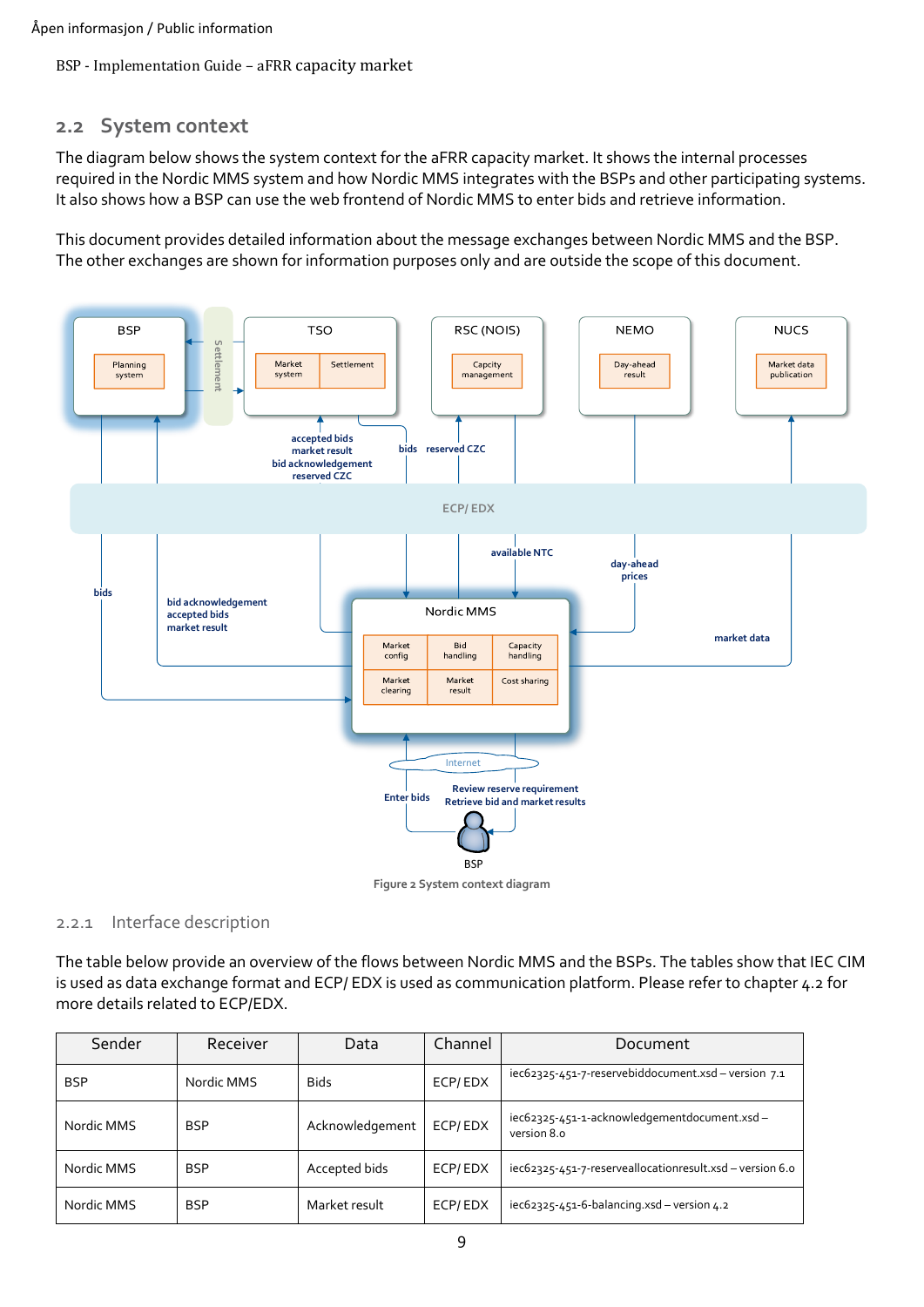**Table 1 Flow between Nordic MMS and BSP**

#### <span id="page-9-0"></span>**2.3 General rules**

The aFRR business process flows assume certain basic rules. These rules are described below.

#### <span id="page-9-1"></span>2.3.1 Date and time

Date and time are expressed using the standard XML format for date and time: YYYY-MM-DDTHH: MM: ssZ, formatted using the universal time standard **UTC** by adding a *'Z'* behind the time - like this: 2018-06-14T22:00:00Z

#### 2.3.1.1 Document coverage

The beginning and ending date and time of the period covered by the document shall cover just one CET/CEST day.

#### 2.3.1.2 Daylight saving time

- In **winter** the period is from 23:00 UTC to 23:00 UTC
- In **summer** the period is from 22:00 UTC to 22:00 UTC
- On the date of the change from winter to summer time, the period is from 23:00 UTC to 22:00 UTC. This change occurs on the last Sunday in March at 01:00 UTC
- On the date of the change from summer to winter time, the period is from 22:00 UTC to 23:00 UTC. This change occurs on the last Sunday in October at 01:00 UTC

#### <span id="page-9-2"></span>2.3.2 Document identification and revision number

The document identification must be unique over time for the sender in question. Furthermore, the document identification itself should not have any significant meaning. The revision number is not used and shall always be equal to '1'.

#### <span id="page-9-3"></span>2.3.3 Update/cancel principles

In general, a new received document will always completely replace a previous received document. **Update** of any time series is done by sending a new document honouring these rules

- A new document mRID (document identification)
- The same revision number (always equal to '1')
- A newer created date-time
- The same *period/day, domain, auction.mRID and subject market participant* (for bids) as for the data being updated

I.e. to **cancel** one or more time series, a new document is submitted honouring the above rules, omitting the bids that should be cancelled.

#### 2.3.3.1 Cancel all bids

In order to cancel all bids by a given sender, day, and control area, a new document should be submitted with a dummy Bid TimeSeries with element status and value A09 = cancelled.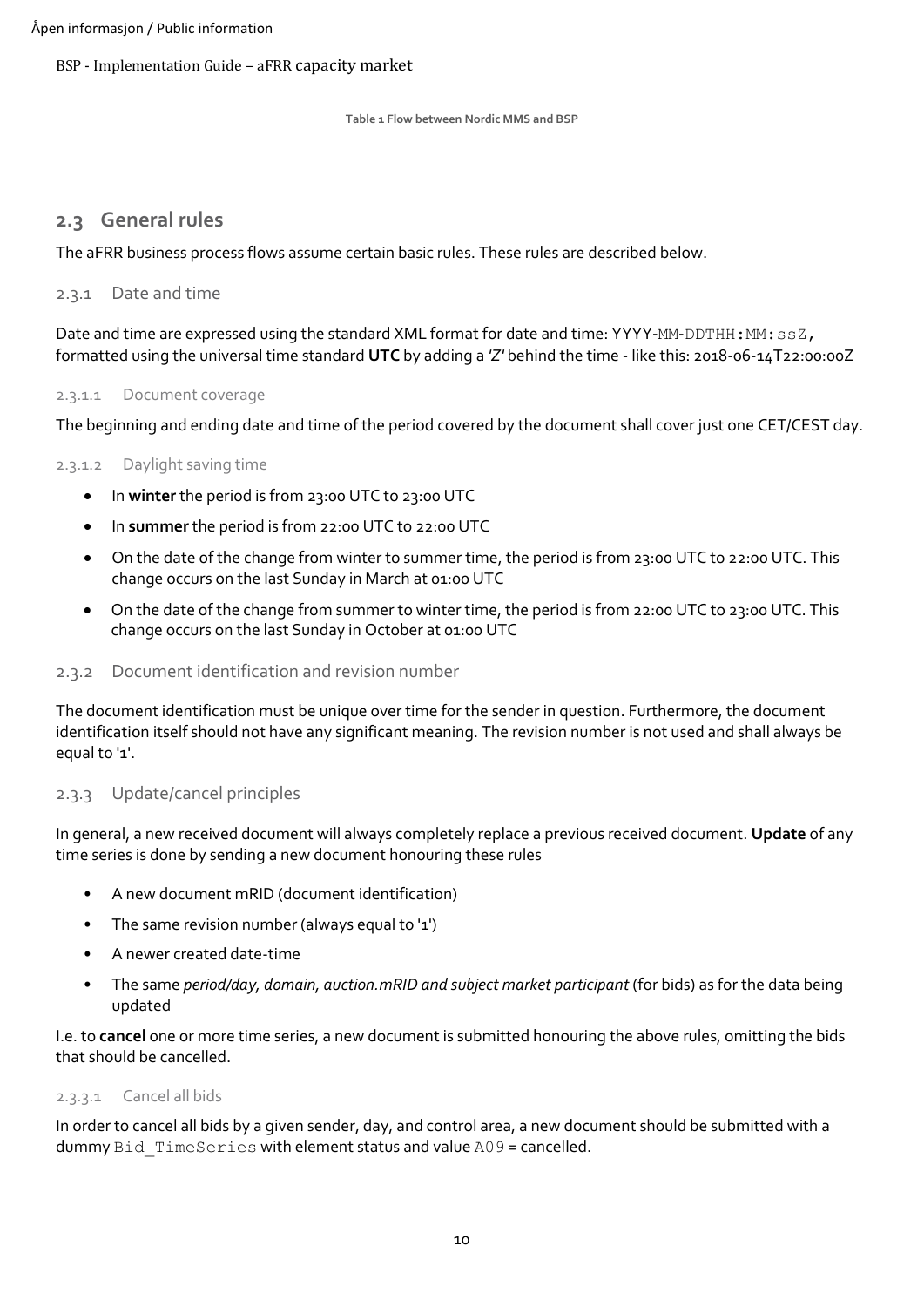The day is specified as normal using the reserveBid Period.timeInterval element, and the control area is specified using the domain.mRID element, see details in [4.1.4:](#page-22-0) "Dependencies governing the [ReserveBid\\_MarketDocument"](#page-22-0).

The dummy timeseries must include the status element and a reference to the market using element auction.mRID. Except for that, the content of the timeseries can by any values as long as they validate according to the xsd schema, see [Ref \[5\].](#page-6-2)

Working example:

#### **<ReserveBid\_MarketDocument>** …

```
 <Bid_TimeSeries>
       <mRID>DUMMY-VALUE</mRID>
       <auction.mRID>AFRR_CAPACITY_MARKET</auction.mRID>
       <businessType>B74</businessType>
       <acquiring_Domain.mRID codingScheme="A01">DUMMY-VALUE</acquiring_Domain.mRID>
       <connecting_Domain.mRID codingScheme="A01">DUMMY-VALUE</connecting_Domain.mRID>
       <quantity_Measure_Unit.name>MAW</quantity_Measure_Unit.name>
       <currency_Unit.name>EUR</currency_Unit.name>
       <price_Measure_Unit.name>MAW</price_Measure_Unit.name>
       <divisible>A02</divisible>
       <blockBid>A02</blockBid>
       <status>
          <value>A09</value>
       </status>
       <flowDirection.direction>A01</flowDirection.direction>
       <marketAgreement.type>A01</marketAgreement.type>
       <Period>
          <timeInterval>
             <start>2000-01-01T00:00Z</start>
             <end>2000-01-01T00:00Z</end>
          </timeInterval>
          <resolution>PT60M</resolution>
          <Point>
             <position>1</position>
             <quantity.quantity>0</quantity.quantity>
             <price.amount>0</price.amount>
          </Point>
       </Period>
   </Bid_TimeSeries>
</ReserveBid_MarketDocument>
```
#### <span id="page-10-0"></span>2.3.4 Acknowledgement

For the bid submission process, an acknowledgement document, as defined in [Ref \[6\]](#page-6-3) is generated as response, either completely accepting the received document or rejecting it completely. Partly accept is not used. The codes and values used in this document are provided in chapter [4.1.7](#page-30-0)

The acknowledgement will always contain a document level Reason, with either code A01 (Message fully accepted) or A02 (Message fully rejected).

The acknowledgement may also contain further document level Reason(s), explaining document level errors.

The acknowledgement may also contain one or more Rejected Timeseries, with one or more timeseries level Reason(s).

The acknowledgement may also contain one or more InError Period within the Rejected Timeseries, with one or more Reason(s) for a given time interval.

See example code snippet below: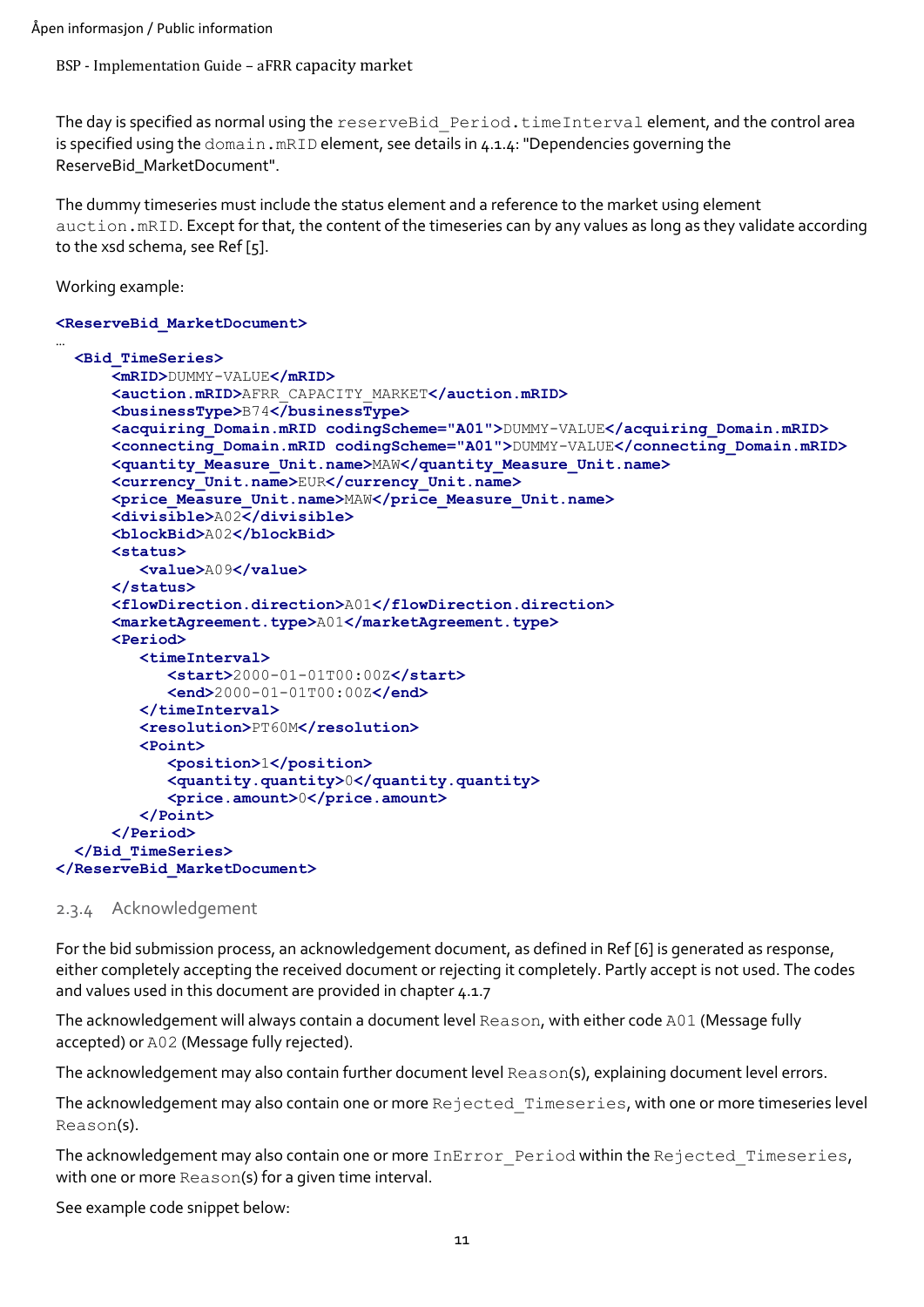Åpen informasjon / Public information

BSP - Implementation Guide – aFRR capacity market

```
<Acknowledgement_MarketDocument>
…
   <Rejected_TimeSeries>
        <mRID>4CDF6AAA-4C0D-98DB-94CDE58FB4B5</mRID>
        <InError_Period>
             <timeInterval>
                  <start>2021-01-07T00:00Z</start>
                  <end>2021-01-07T01:00Z</end>
             </timeInterval>
             <Reason>
                  <code>A59</code>
                  <text>All quantities of block bid must be equal.</text>
             </Reason>
        </InError_Period>
        <Reason>
         \text{\textdegree}A22</code>
          <text>Invalid BSP</text>
        </Reason>
   </Rejected_TimeSeries>
   <Reason>
     \text{\texttt{Code}\texttt{&gt{\text{A02}\text{&lt}/color}} <text>Document fully rejected.</text>
   </Reason>
   <Reason>
    < \text{code}\times\text{A51}\leq\text{code}\times\text{code}} <text>The attribute createdDateTime cannot be in the future.</text>
   </Reason>
<Acknowledgement_MarketDocument>
```
<span id="page-11-0"></span>2.3.5 Time series period

Within a time series, the position must always begin with '1' and be incremented by '1' for each subsequent position, forming a series of contiguous numbers covering the complete range of the period. Furthermore, *gaps* in the time series are allowed. In this case, the time series will comprise of several periods to indicate the gaps. See code snippet below.

```
<Bid_TimeSeries>
...
           <Period>
               <timeInterval>
                   <start>2018-09-17T03:00Z</start>
                   <end>2018-09-17T05:00Z</end>
               </timeInterval>
               <resolution>PT60M</resolution>
               <Point>
                   <position>1</position>
                   <quantity.quantity>100</quantity.quantity>
                   <minimum_Quantity.quantity>100</minimum_Quantity.quantity>
```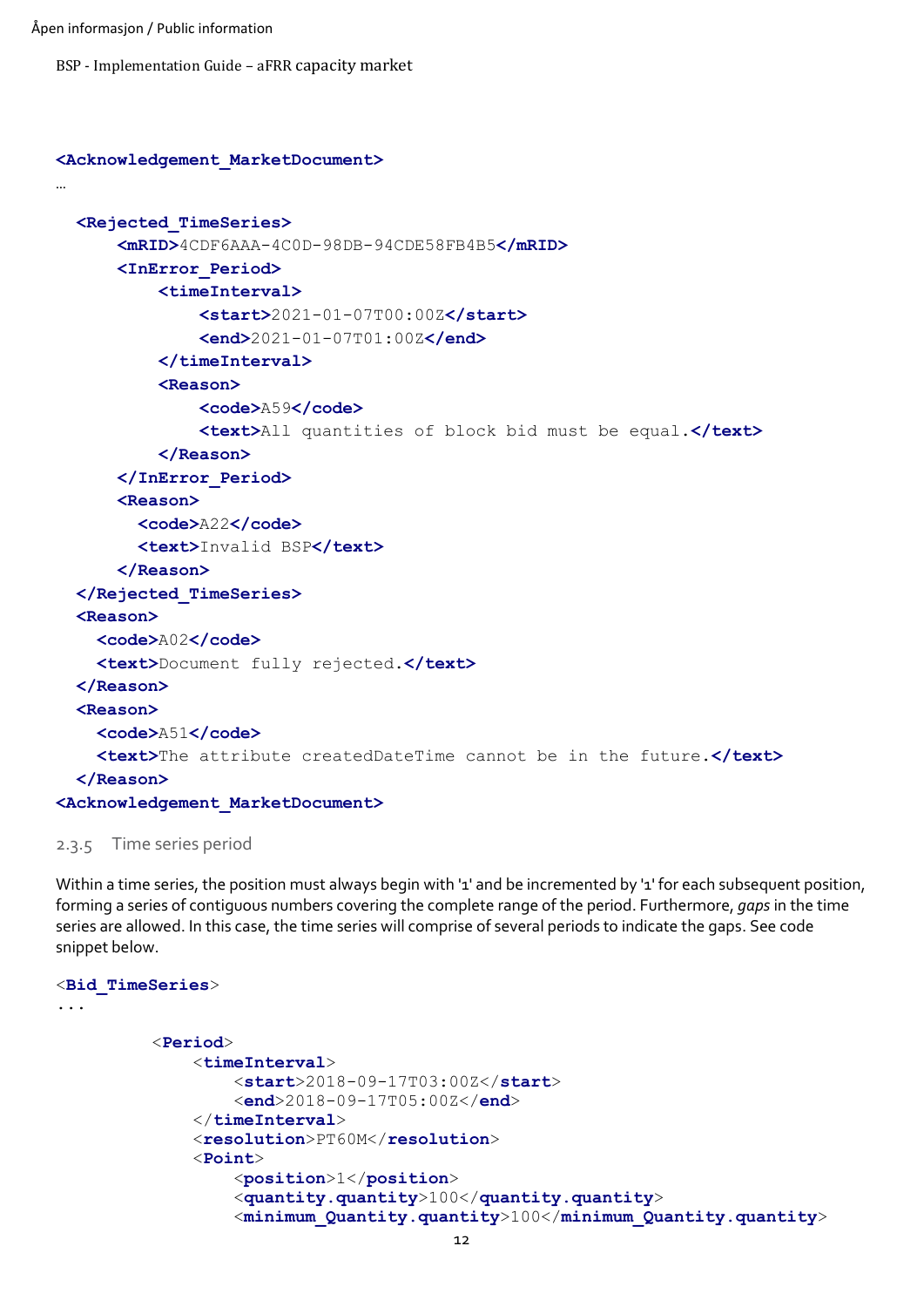Åpen informasjon / Public information

BSP - Implementation Guide – aFRR capacity market

```
 <price.amount>25.20</price.amount>
               </Point>
               <Point>
                   <position>2</position>
                   <quantity.quantity>100</quantity.quantity>
                   <minimum_Quantity.quantity>100</minimum_Quantity.quantity>
                   <price.amount>25.20</price.amount>
               </Point>
           </Period>
           <Period>
               <timeInterval>
                   <start>2018-09-17T15:00Z</start>
                   <end>2018-09-17T17:00Z</end>
               </timeInterval>
               <resolution>PT60M</resolution>
               <Point>
                   <position>1</position>
                   <quantity.quantity>100</quantity.quantity>
                   <minimum_Quantity.quantity>100</minimum_Quantity.quantity>
                   <price.amount>25.20</price.amount>
               </Point>
               <Point>
                   <position>2</position>
                   <quantity.quantity>100</quantity.quantity>
                   <minimum_Quantity.quantity>100</minimum_Quantity.quantity>
                   <price.amount>25.20</price.amount>
               </Point>
           </Period>
</Bid_TimeSeries>
```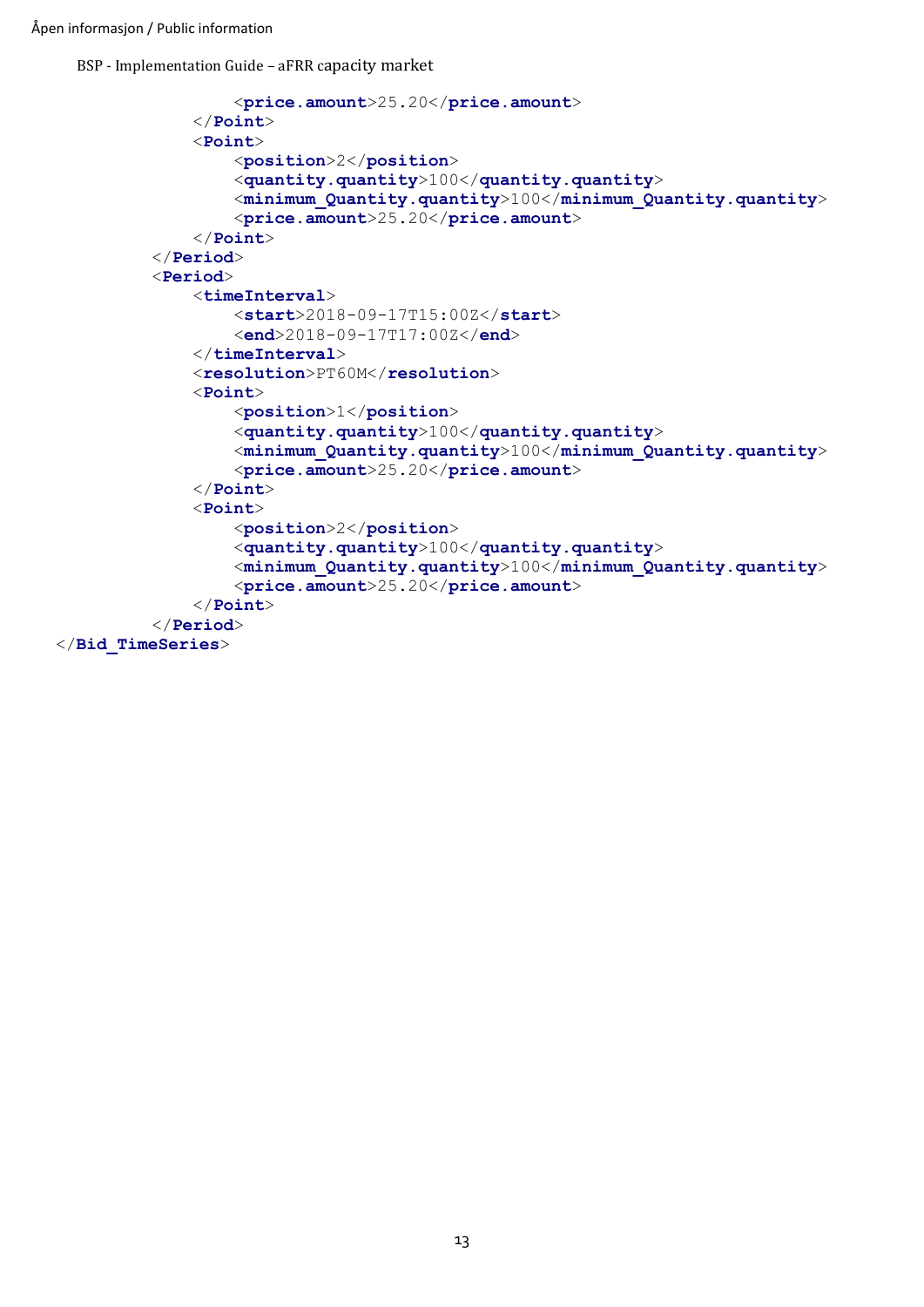# <span id="page-13-0"></span>**3 Business process**

The market rules and the market definitions for the aFRR capacity market are described i[n Ref \[2\].](#page-6-4) This chapter provides information related to the business rules that apply.

## <span id="page-13-1"></span>**3.1 The aFRR capacity market sequence diagram**

The sequence diagram for the aFRR capacity market is depicted below. Note that the last two shown exchanges are provided for information only and are outside the scope of this document. Please refer to local user guides for further details.



**Figure 3 Sequence diagram for the aFRR capacity market**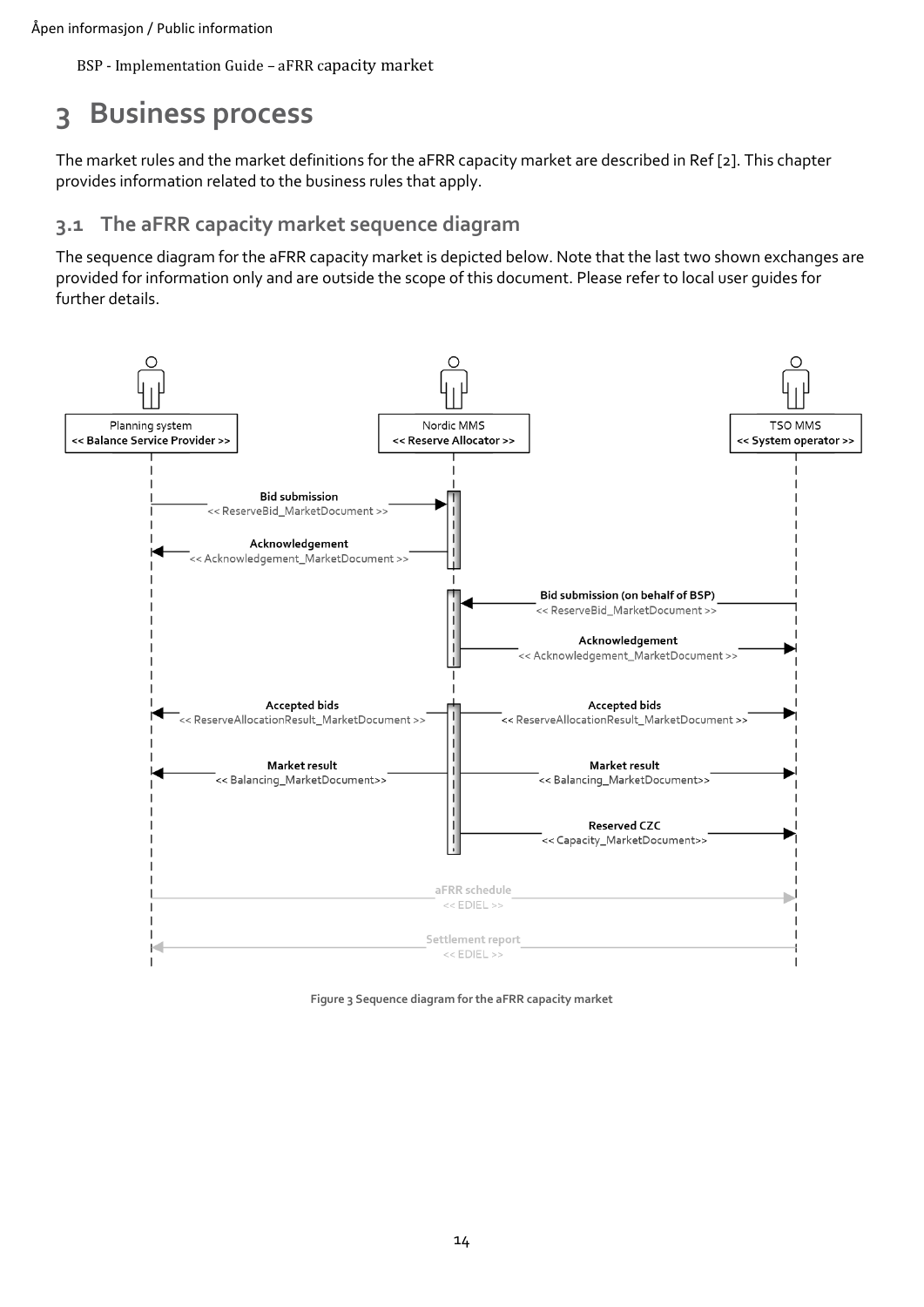## <span id="page-14-0"></span>**3.2 Bid submission**

During the bidding phase, the participating BSPs provide all information related to offers for the aFRR capacity market. The *ReserveBid\_MarketDocument* is used to provide this information. Alternatively, bids can be submitted via the Nordic MMS web user interface. The same business rules apply for both alternatives. For a general description of the ReserveBid\_MarketDocument schema, please refer t[o Ref \[3\]](#page-6-5) . The codes and values to be used in this document are provided in chapter [4.1.4.](#page-22-0)

<span id="page-14-1"></span>3.2.1 Business rules

The following business rules apply to the bid submission process

#### 3.2.1.1 General

- A Reserve Bid Document contains a set of bids (a bid is represented by a time series)
- A Reserve Bid Document shall be for only one *subject party*
- The ECP endpoint used to send the data must be associated with the subject party either by:
	- $\circ$  The subject party being the same as the sender and being directly associated with endpoint used
	- o The subject party having an active agent-principal(BSP) relationship with the agent identified in the sender market participant (logical sender) and by the sender ecp end point (physical sender)
- The delivery period for a bid must belong to the same tender period for all bids in a Reserve Bid Document
- Bids are sent per bidding zone
- The number of bids submitted may not exceed the maximum number of bids set per portfolio

#### 3.2.1.2 Bid quantity

- Bid quantity may vary for all hours in the time series
- Bid quantity (and minimum bid quantity) must be in the interval  $[\min$  quantity,  $\max$  quantity], given by the Market parameters for the auction
- Bid quantity (and minimum bid quantity) must be a multiple of the quantity factor, given by the Market parameters for the auction
- Bid quantity may not exceed the BSP portfolios qualified max quantity per regulation direction and bidding zone

#### 3.2.1.3 Bid price

- Bid price must be present and have the same value for all positions in a time series
- Bid price must be in the interval [min price, max price], given by the Market parameters for the auction
- Bid price must be a multiple of the price factor, given by the Market parameters for the auction

#### 3.2.1.4 Block bids and linked bids

- All quantities of a block bid must be equal and represent a continuous interval of hours
- A block bid cannot be part an exclusive group
- Bids in the same exclusive group must belong to the same bidding zone (*connecting\_Domain.mRID*)
- Only one up and one down bid in the same bidding zone can be linked into the linked group
- The bid price of both linked bids must be equal
- A block bid cannot be linked together with a non-block bid
- An exclusive group must contain at least two bids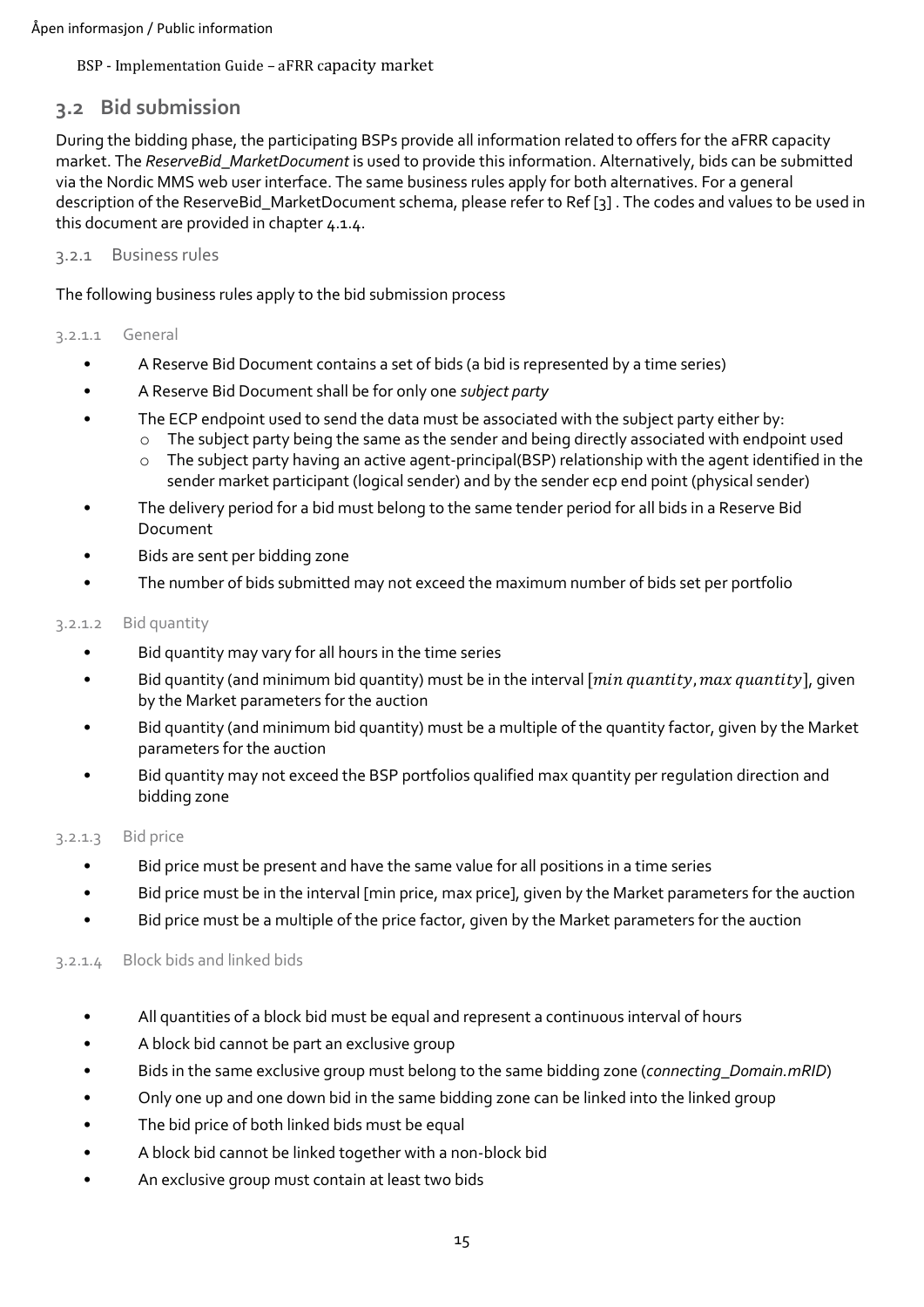The use of linked up/down bids is subject to on-going approval by the national regulatory authorities. Until approval is granted by all Nordic NRAs, NMMS will reject bid messages with linked up/down bids.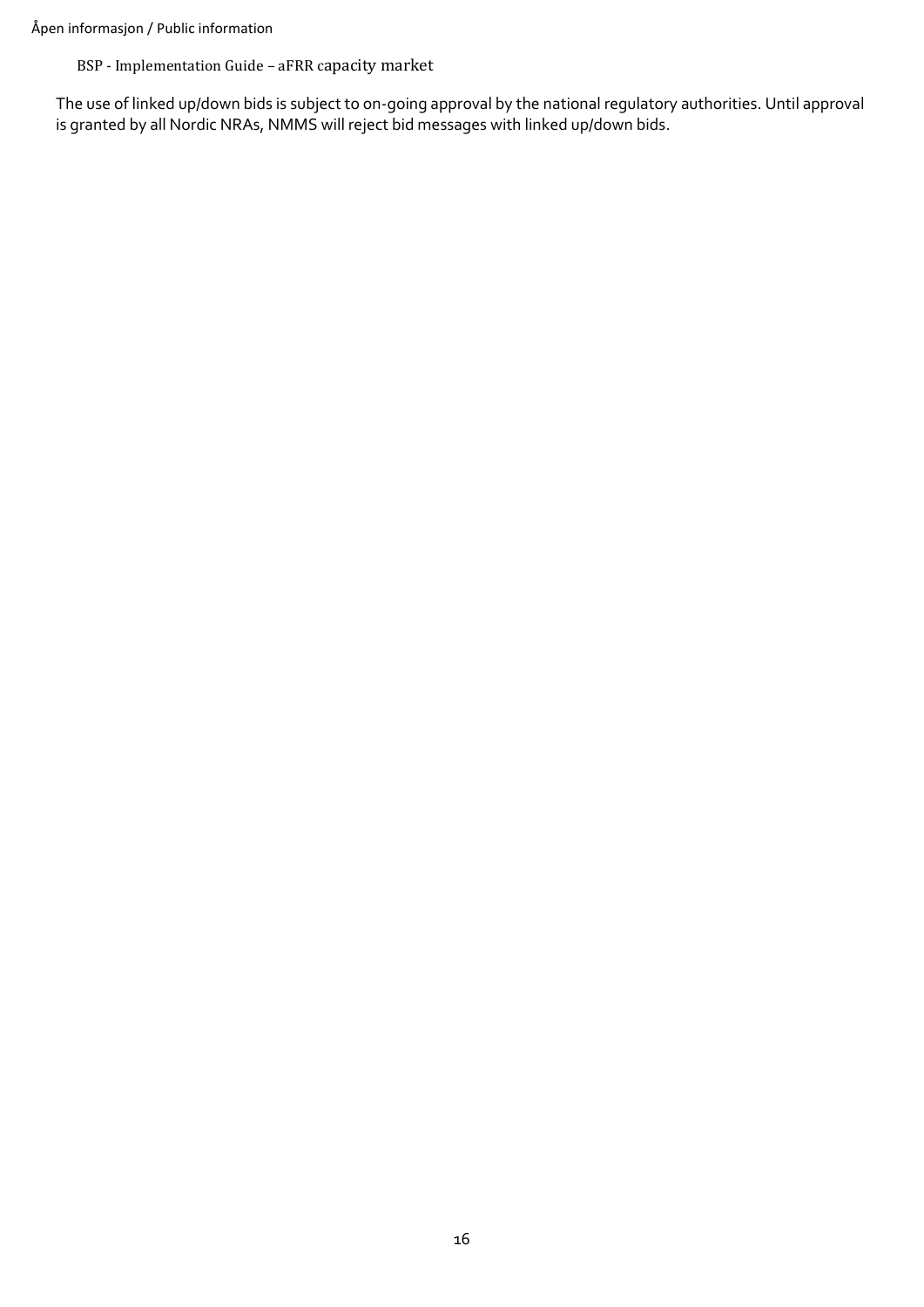#### 3.2.2 Allowed bid type combinations

Bids can be either divisible or indivisible ("D"), and be linked in time (Blockbids: "B") regulation direction (linked up/down "L") or mutually exclusive (exclusive bids "E").

The table below describes each of these bid properties, and every allowed combination of these properties.

<span id="page-16-0"></span>

| Case | <b>Divisible</b><br>(D) | <b>Block</b><br>(B) | Joint linked up-<br>and-down (L) | <b>Exclusive</b><br>(E) | <b>Description</b>                                                                                                                                                                                                                                                                                                                                                                |
|------|-------------------------|---------------------|----------------------------------|-------------------------|-----------------------------------------------------------------------------------------------------------------------------------------------------------------------------------------------------------------------------------------------------------------------------------------------------------------------------------------------------------------------------------|
| 0    |                         |                     |                                  |                         | single bid - Indivisible, non-block bid can span one or more hours (discontinuous interval is allowed).<br>Each hour is cleared separately, i.e. the bid can be accepted or rejected separately hour by hour. The<br>accepted quantity must either be equal to the offered quantity or zero. The result can be different in<br>every hour of the bid.                             |
| D    |                         |                     |                                  |                         | single bid – varying quantity – Divisible, non-block bid has the same rules as described in case $0$ with the<br>difference that it can be accepted in the range between minimum and offered quantity. The divisibility is<br>expressed by the presence of the minimum quantity. The minimum quantity can be also zero. The result<br>can be different for every hour of the bid. |
| B    |                         | P                   |                                  |                         | Indivisible block bid spans multiple consecutive hours (discontinuous interval is not allowed) with the<br>same quantities per hour. In all hours, the bid must be either fully accepted or rejected.                                                                                                                                                                             |
| DB   | $\blacksquare$          | D                   |                                  |                         | Divisible block (between minimum and offered quantity) bid spans multiple consecutive hours<br>(discontinuous interval is not allowed) with the same quantities per hour. In all hours, the bid must be<br>either accepted (between minimum and offered quantity) or rejected. I.e. it is not possible to accept the<br>bid in one hour and reject it in another hour.            |
|      |                         |                     |                                  |                         | Joint linked up-and-down bids consist of two linked bids for different directions with the same price and<br>hour(s). Both linked bids must have the same price and both must be either accepted or rejected; the<br>offered quantity can be, however, different hour by hour. There are no links in time. The partial<br>acceptance of the bid is not allowed.                   |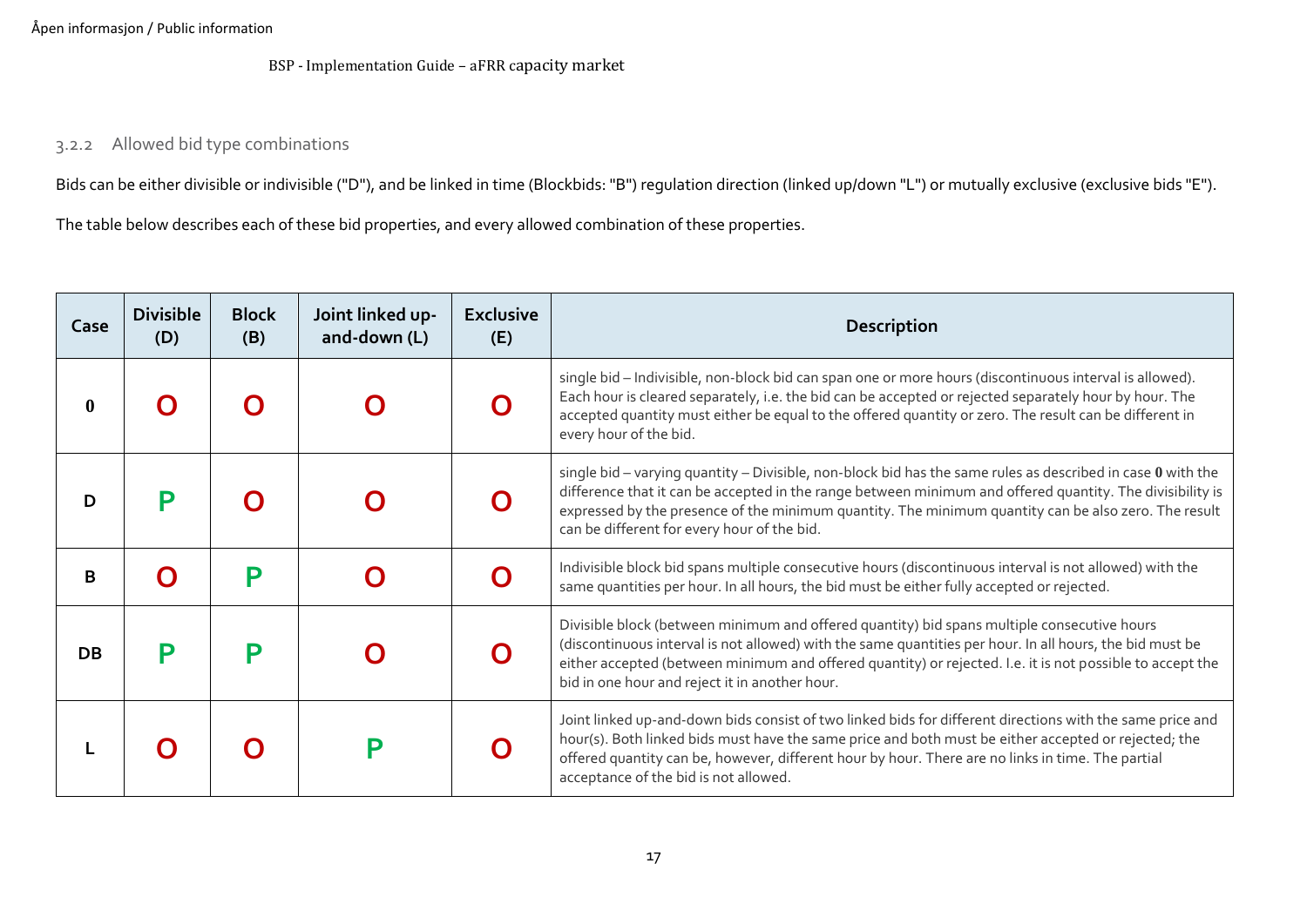| DL         |   |   |   | $\bigcap$ | The same as case L with the exception that, for each hour, the bid can be accepted also partially $-$<br>between minimum and offered quantity. If the minimum quantity of one of two linked bids is equal to<br>zero, it is allowed to fully reject that bid and at the same time accept the other linked bid - this specific<br>situation does not violate the rules for bids linking. Please note that it is possible to link together one<br>divisible and one indivisible bid. |
|------------|---|---|---|-----------|------------------------------------------------------------------------------------------------------------------------------------------------------------------------------------------------------------------------------------------------------------------------------------------------------------------------------------------------------------------------------------------------------------------------------------------------------------------------------------|
| <b>BL</b>  |   | D | D |           | The same as case L with the exception that both bids must be either fully accepted in all hours or fully<br>rejected in all hours. It is not allowed to link one block and one non-block bid.                                                                                                                                                                                                                                                                                      |
| <b>DBL</b> | P | D | P |           | Combination of cases DL and BL: both bids must be either accepted in all hours or rejected in all hours<br>but the accepted quantity can be between minimum and offered quantity.                                                                                                                                                                                                                                                                                                  |
| F.         |   |   |   |           | Exclusive bids in the same group (they have the same exclusive group ID) are mutually exclusive for the<br>same hour (block bids cannot be part of the exclusive bid group). The bid can be accepted in the given<br>hour only if all other bids in the group are rejected.                                                                                                                                                                                                        |
| <b>DE</b>  | D |   |   |           | The same case as E with the difference that the bid can be accepted also partially (between minimum<br>and offered quantity). Please note that the exclusive group can contain both divisible and indivisible<br>bids.                                                                                                                                                                                                                                                             |
| LE         |   |   |   |           | If joint linked up-and-down bid is part of the exclusive group (see case E), both corresponding linked bids<br>must be part of the exclusive group and they both must either be accepted or rejected together, i.e. they<br>are not considered as mutually exclusive. Both linked bids must have the same price.                                                                                                                                                                   |
| <b>DLE</b> |   |   |   |           | This is the combination of the cases DE and LE: if the bid is accepted, the second linked bid must be also<br>accepted and all other bids in the exclusive group must be rejected. In contrast to the case LE, the bid<br>can be accepted also partially (between minimum and offered quantity).                                                                                                                                                                                   |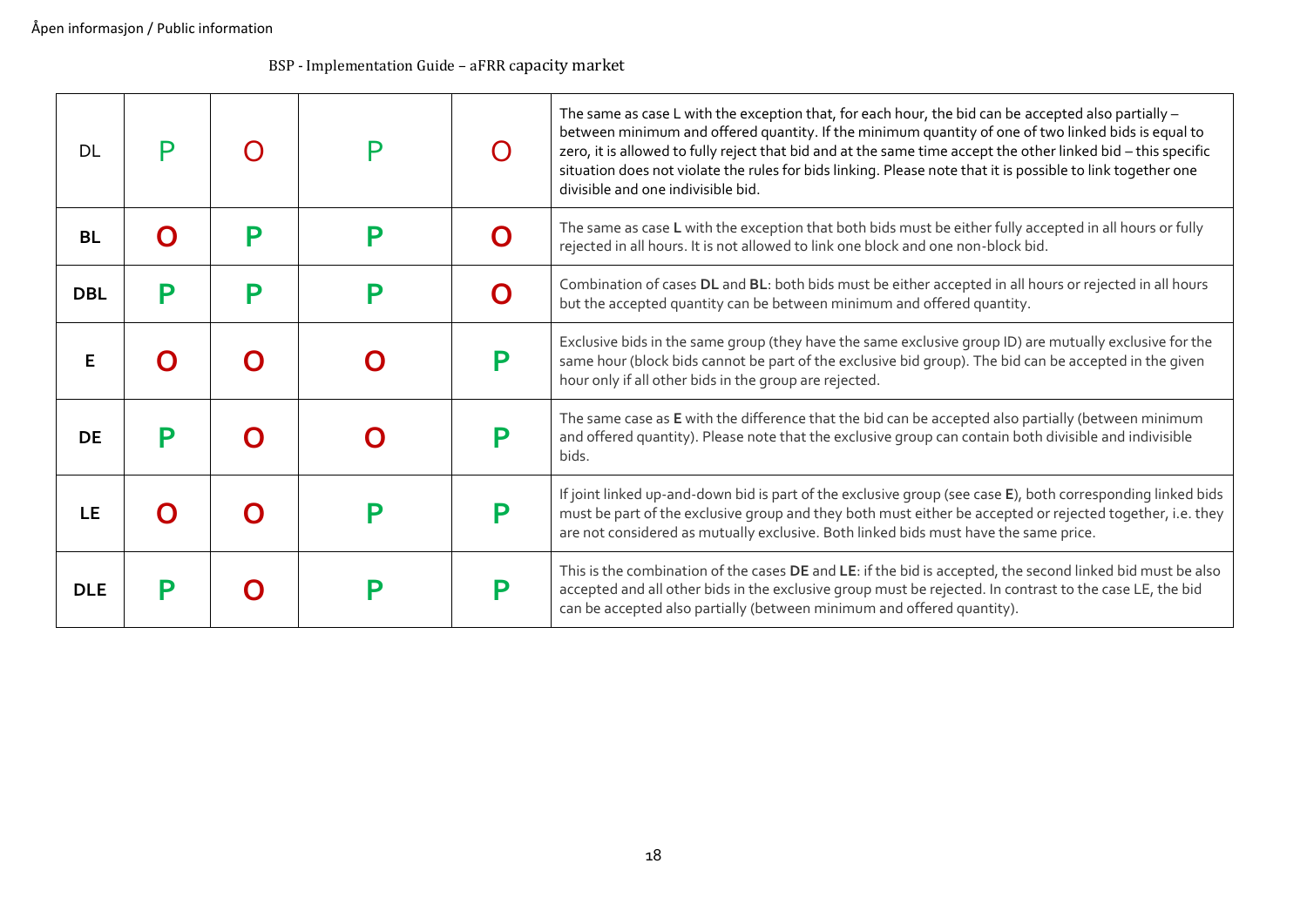3.2.3 Invalid bid type combinations

<span id="page-18-0"></span>

| Case        | Divisible (D) | Block (B) | Joint linked up-and-down (L) | <b>Exclusive (E)</b> | <b>Description</b>                               |
|-------------|---------------|-----------|------------------------------|----------------------|--------------------------------------------------|
| <b>BE</b>   | Ő             |           |                              |                      | Block bid cannot be part of the exclusive group. |
| <b>DBE</b>  |               |           |                              |                      | Block bid cannot be part of the exclusive group. |
| <b>BLE</b>  | Ő             |           | $\blacksquare$               |                      | Block bid cannot be part of the exclusive group. |
| <b>DBLE</b> |               |           | $\blacksquare$               |                      | Block bid cannot be part of the exclusive group. |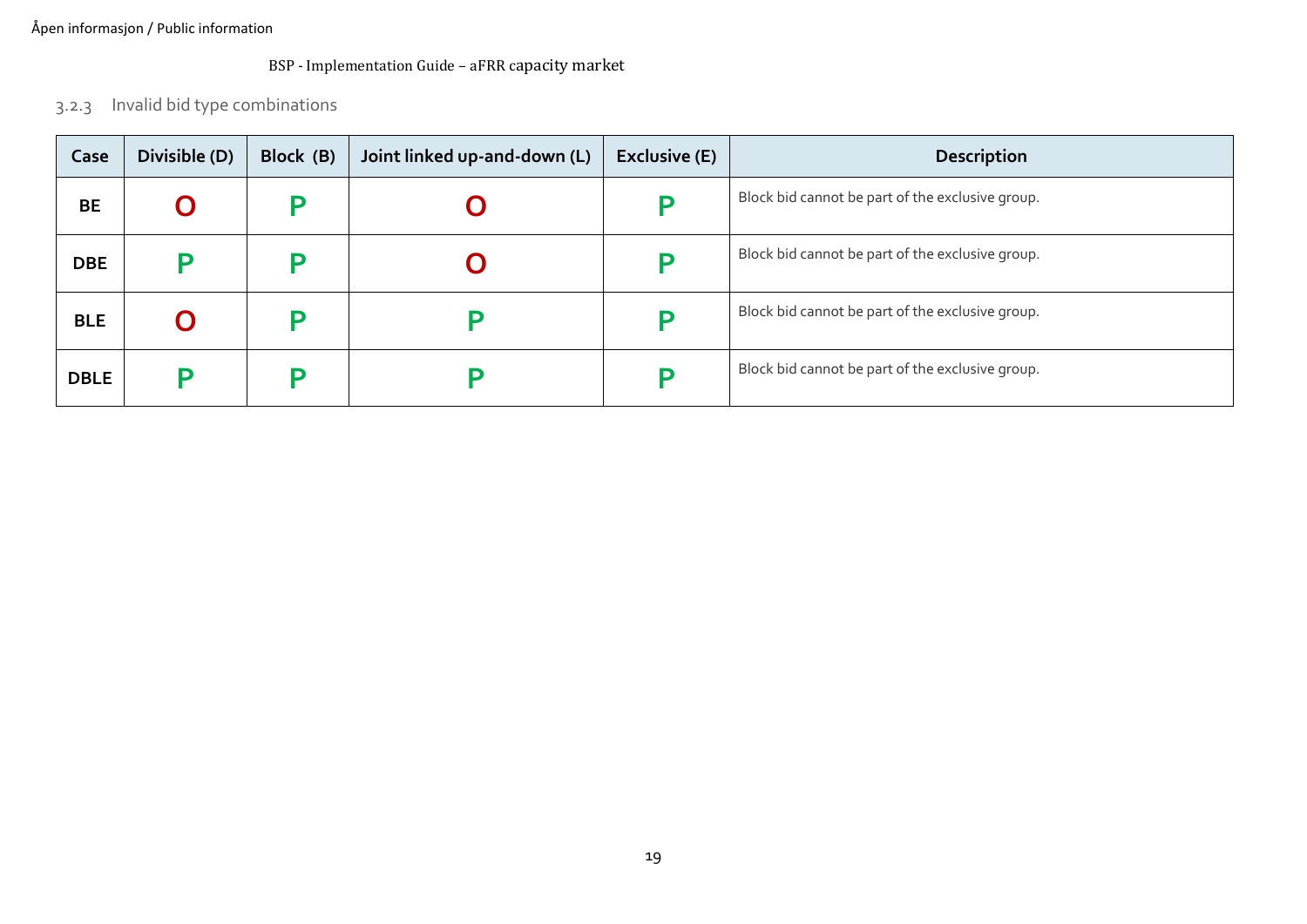# <span id="page-19-0"></span>**3.3 Market result publishing**

When the bid selection optimization process is completed, and the result from the auction is ready, the following information is published from the Nordic MMS system:

| Information                                                    |         | Sent to BSP?                                 |
|----------------------------------------------------------------|---------|----------------------------------------------|
| <b>Accepted bids</b><br>ReserveAllocationResult_MarketDocument |         | Yes - own bids, both procured and<br>offered |
| Market result                                                  | Volumes | Yes                                          |
| Balancing_MarketDocument                                       | Prices  | Yes - market price only                      |

For a general description of the ReserveAllocationResult\_MarketDocument schema, please refer to [Ref \[5\]](#page-6-2) For a general description of the Balancing\_MarketDocument schema, please refer t[o Ref \[4\]](#page-6-6)

Settlement of accepted bids will use the pay-as-cleared pricing methodology, meaning that the market result will include clearing prices pr. bidding zone, market time unit and regulation direction with the settlement price being included both in the balancing market document and the reserve allocation result market document.

#### <span id="page-19-1"></span>3.3.1 Accepted bids

- The *ReserveAllocationResult\_MarketDocument* as defined i[n 4.1.5](#page-25-0) is used to provide status the of the bids that was submitted to the auction. The BSPs receive information about their *own* bids, and the following reasons are used to indicate the statusbid is accepted (**A73**)
- bid is not accepted (**B09**)
- bid has been divided to permit acceptance (**A72**)
- Tender unavailable in MOL list (the bid is rejected by TSO) (**B16**)

Nordic MMS distributes one *ReserveAllocationResult\_MarketDocument* per BSP, control area / TSO and market result publication run. BSPs which did not enter bids into an auction do not receive market result messages.

Agents will receive accepted bids in separate messages per principal BSP.

#### <span id="page-19-2"></span>3.3.2 Volumes and prices

The *Balancing\_MarketDocument* as defined in [4.1.6](#page-28-0) is used to provide information about the market prices and the total volume per hour and direction. The codes and values to be used in this document are provided in chapter  $\mu$ .1.6. Nordic MMS distributes one *Balancing\_MarketDocument* message per BSP and market result publication run. BSPs which did not enter bids into an auction do not receive market result messages.

#### <span id="page-19-3"></span>3.3.3 Republishing of market results

Nordic MMS can republish the market results multiple times due to different reasons:

- If the auction result is valid but cannot be processed by recipients due to inconsistencies in party identifiers. In this case, master data in the local MMS or in Nordic MMS requires to be updated before the market result is republished.
- Republishing can also be initiated when communication with some or all recipient endpoints has previously failed.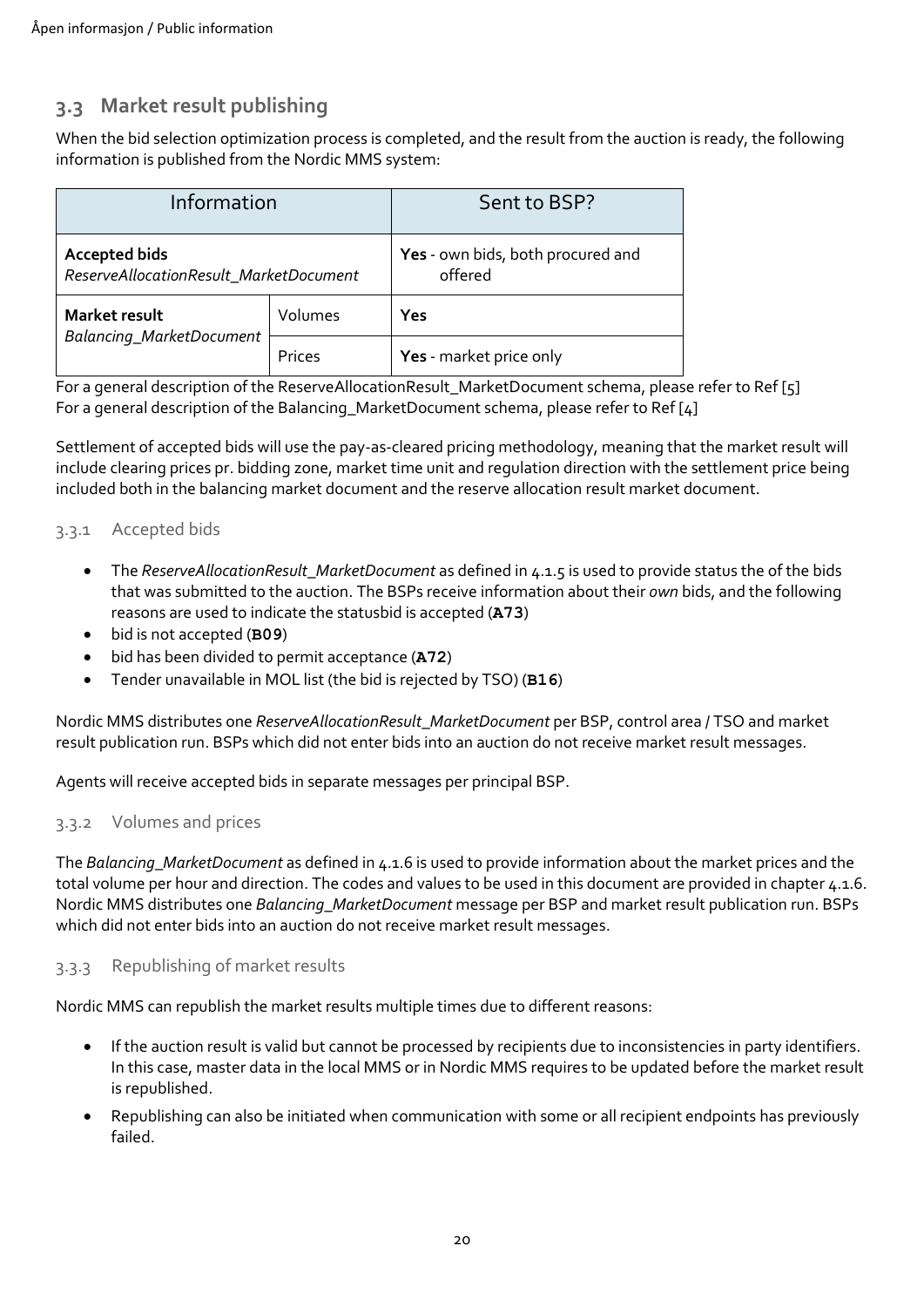To support the update/cancel principle described i[n 2.3.3](#page-9-3) and ensuring that the new market result replaces any earlier received market results, all documents that are sent will have new document mRID and updated createdDateTime.

#### <span id="page-20-0"></span>3.3.4 Withdrawal of market results

Nordic MMS can withdraw the market result because of an invalid clearing result. As part of a withdrawal process, Nordic MMS will send out new market result messages with the following changes:

- Any previous accepted or partially accepted bids are changed to not accepted  $\rightarrow$  the reason code is set to **B09 -** Bid not accepted
- All accepted volumes in the total market results are set to  $0$
- The price element is not included

Nordic MMS allows auction results to be published and withdrawn multiple times for one auction run.

#### <span id="page-20-1"></span>3.3.5 Finish with Non-Purchase

Finish with non-purchase is a special market result, where

- All reason codes in the accepted bids message are set to **B09 -** Bid not accepted
- All accepted volumes in the total market results are set to  $0$

There are three possible scenarios for such zero results to be distributed:

- There are no reserve requirements
- No auction result has been published within the final publication deadline
- The auction has been cancelled because of extraordinary market conditions or a permanent failure during market clearing

Non-purchase market results completely replace and invalidate earlier published results.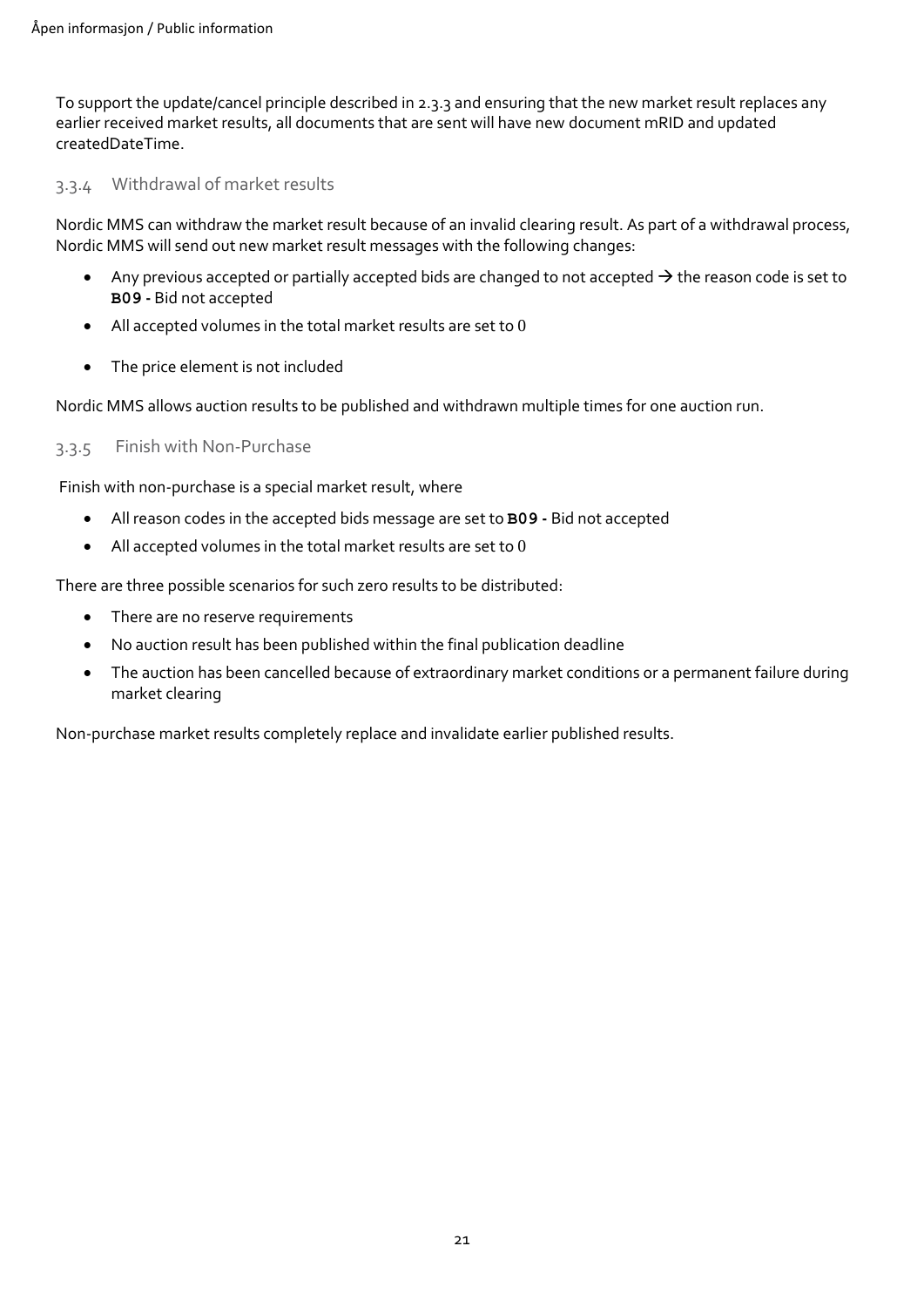# <span id="page-21-0"></span>**4 Annex**

### <span id="page-21-1"></span>**4.1 Dependency matrices**

This chapter provides the dependencies for the documents used to support the aFRR capacity market

#### <span id="page-21-2"></span>4.1.1 Classification

The dependency matrices describe the classification of the attributes. The following are classifications are used:

- M The information is mandatory, i.e. the element is mandatory n the XSD schema
- R The information is required, i.e. the element is not mandatory in the XSD schema but is required by the business process
- D The information is dependent, i.e. the presence depends on certain condition(s)

#### <span id="page-21-3"></span>4.1.2 Coding Schemes

When communication with the aFRR capacity market platform, the coding scheme to identify senders and receivers can vary by TSO. The local TSO defines which coding scheme and party code to use for the market participants it is responsible for.

Some sender / receiver systems like NMMS use fixed codes and codingscheme A01.

| Code       | <b>Coding Scheme</b> | <b>Description and reference</b>                                               |
|------------|----------------------|--------------------------------------------------------------------------------|
| A01        | EIC.                 | Energy Identification Codes: https://www.entsoe.eu/data/energy-identification- |
|            |                      | codes-eic/                                                                     |
| A10        | GS1/GLN              | Global Location Number, provided by GS1:                                       |
|            |                      | https://gepir.gs1.org/index.php/search-by-gln                                  |
| <b>NSE</b> | Swedish national     |                                                                                |
| <b>NFI</b> | Finnish national     |                                                                                |
| <b>NDK</b> | Danish national      |                                                                                |
| <b>NNO</b> | Norwegian national   |                                                                                |

#### <span id="page-21-4"></span>4.1.3 Bidding zones

The aFRR capacity market consists of the following bidding zones:

| <b>Name</b>     | <b>TSO</b>       | mRID             | <b>Coding scheme</b> |
|-----------------|------------------|------------------|----------------------|
| DK <sub>2</sub> | Energinet        | 10YDK-2--------M | EIC                  |
| FI.             | Fingrid          | 10YFI-1--------U | EIC                  |
| NO <sub>1</sub> | <b>Statnett</b>  | 10YNO-1--------2 | EIC.                 |
| NO <sub>2</sub> | <b>Statnett</b>  | 10YNO-2-------T  | EIC.                 |
| NO <sub>3</sub> | <b>Statnett</b>  | 10YNO-3--------J | EIC                  |
| NO <sub>4</sub> | <b>Statnett</b>  | 10YNO-4--------9 | EIC                  |
| NO <sub>5</sub> | <b>Statnett</b>  | 10Y1001A1001A48H | EIC.                 |
| SE <sub>1</sub> | Svenska kraftnät | 10Y1001A1001A44P | EIC.                 |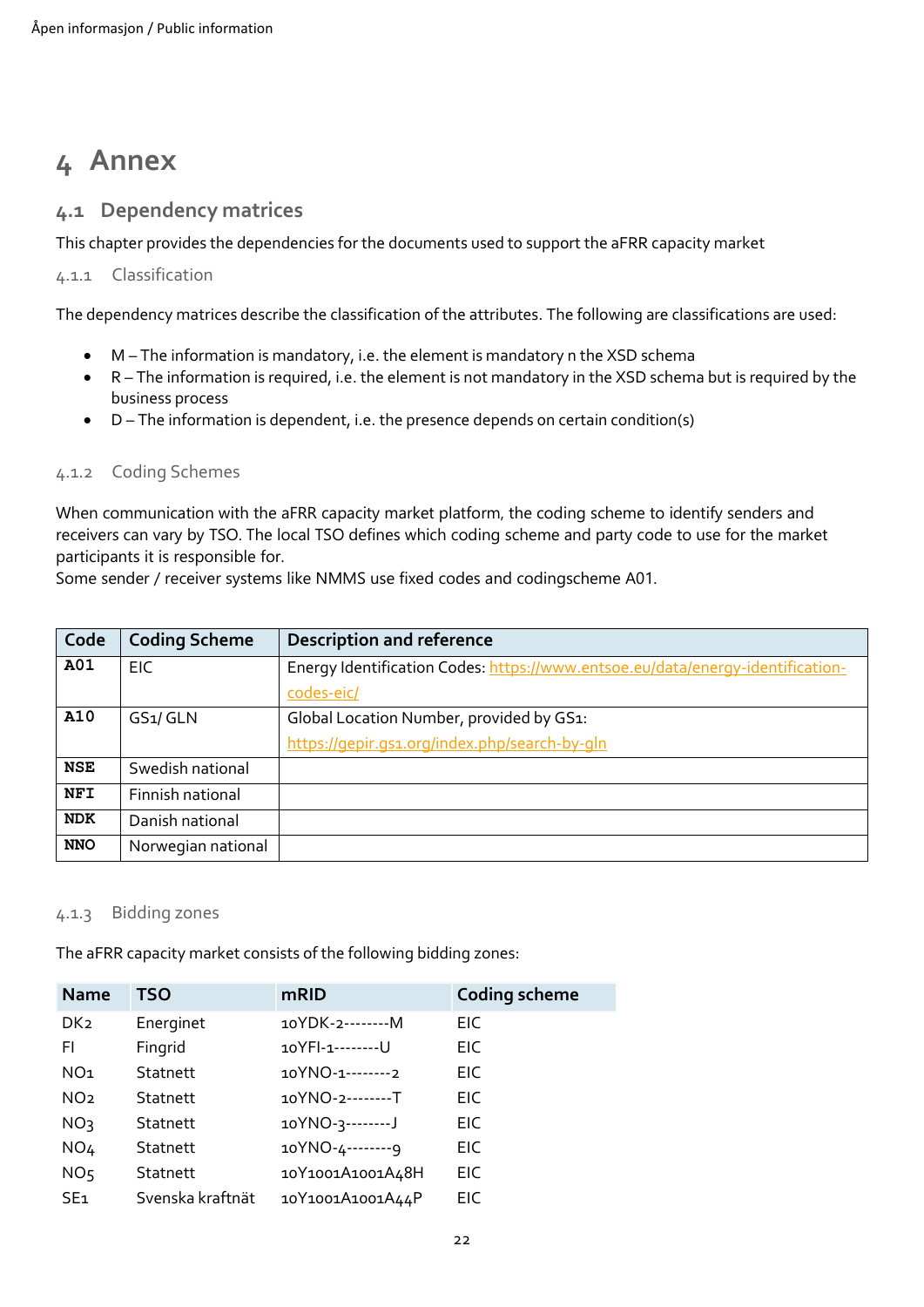| <b>SE<sub>2</sub></b> | Svenska kraftnät | 10Y1001A1001A45N | EIC |
|-----------------------|------------------|------------------|-----|
| <b>SE3</b>            | Svenska kraftnät | 10Y1001A1001A46L | EIC |
| SE4                   | Svenska kraftnät | 10Y1001A1001A47J | EIC |

# <span id="page-22-0"></span>4.1.4 Dependencies governing the ReserveBid\_MarketDocument

| ReserveBid_MarketDocument                  |   | iec62325-451-7-reservebiddocument.xsd -<br>version 7.1                                                                 |
|--------------------------------------------|---|------------------------------------------------------------------------------------------------------------------------|
| mRID                                       | M | Unique identification of the document                                                                                  |
| revisionNumber                             | M | Constant value of "1"                                                                                                  |
| <b>Type</b>                                | M | B40 - Complete Reserve Bid Document                                                                                    |
| process.processType                        | R | A51 - Automatic frequency restoration reserve                                                                          |
|                                            |   | Identification of the party sending the document                                                                       |
| sender_MarketParticipant.mRID              | M | Identification is supported by several coding schemes.<br>See chapter 4.1.2: "Coding Schemes"                          |
| sender_MarketParticipant.marketRole.type   |   | A46 - Balancing Service Provider (BSP)<br>A39 - Data Provider<br>Agents sending on behalf of BSPs must use market role |
|                                            |   | A39 when submitting bids. See chapter 4.3: "Agents and<br>Data Providers acting on behalf of BSPs"                     |
| receiver_MarketParticipant.mRID            |   | 10V1001C--000284 (Nordic MMS)                                                                                          |
|                                            | M | A01 - EIC coding scheme                                                                                                |
| receiver_MarketParticipant.marketRole.type | M | A34 - Reserve Allocator                                                                                                |
| createdDateTime                            | M | Date and time of document creation (in ISO 8601 UTC<br>format)                                                         |
|                                            |   | YYYY-MM-DDTHH:MM:SSZ                                                                                                   |
| reserveBid_Period.timeInterval             | M | The period covered by the document (in ISO 8601 UTC<br>format)                                                         |
|                                            |   | YYYY-MM-DDTHH:MMZ                                                                                                      |
| domain.mRID                                |   | EIC identification of the TSOs Control Area                                                                            |
|                                            |   | Denmark: 10Y1001A1001A796<br>Finland: 10YFI-1--------U                                                                 |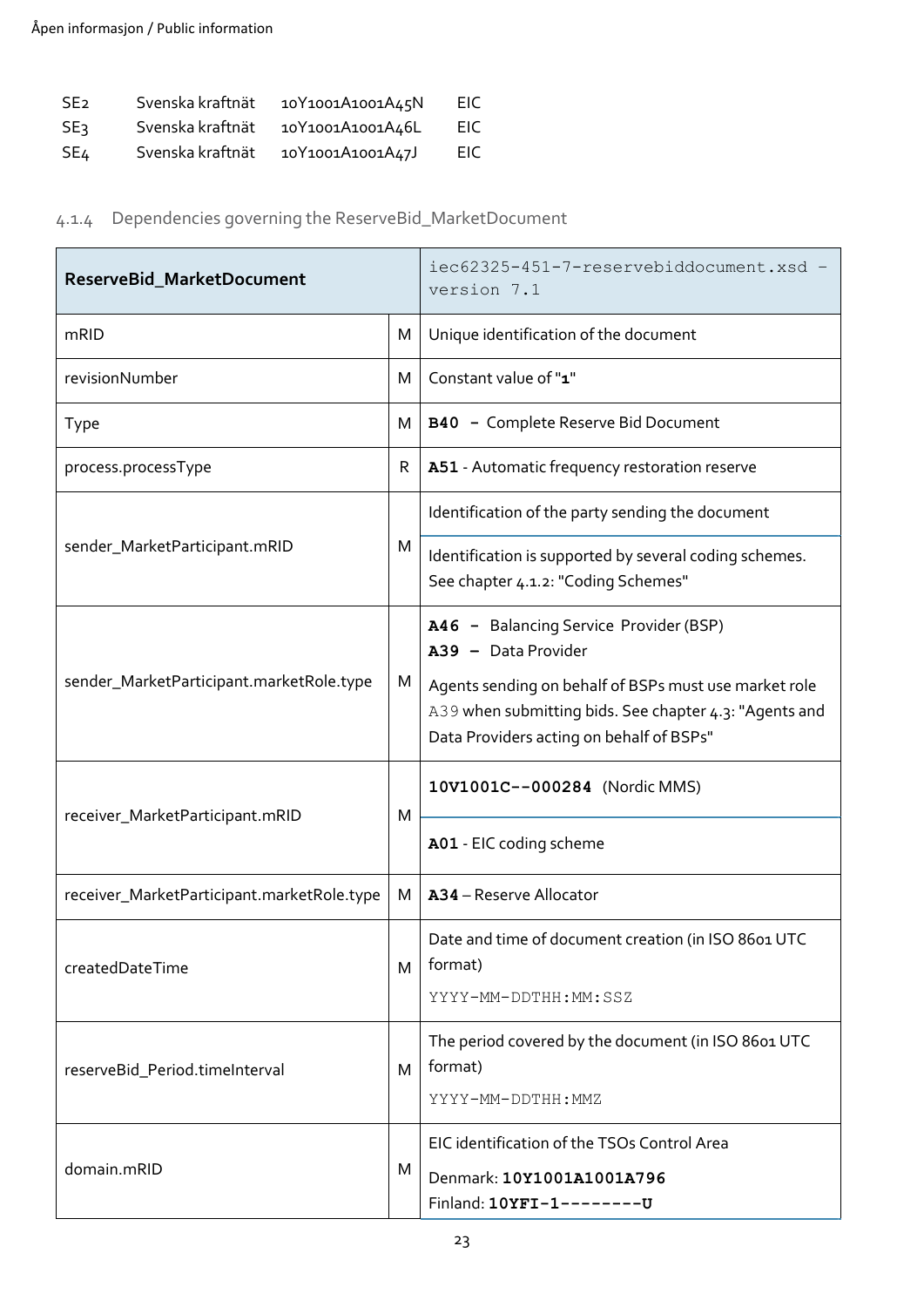|                                           |   | Norway: 10YNO-0--------C<br>Sweden: 10YSE-1--------K<br>A01 - EIC coding scheme                                                                      |
|-------------------------------------------|---|------------------------------------------------------------------------------------------------------------------------------------------------------|
| subject_MarketParticipant.mRID            | M | Identification of the party responsible for the bid<br>Identification is supported by several coding schemes.<br>See chapter 4.1.2: "Coding Schemes" |
| subject_MarketParticipant.marketRole.type | M | <b>A46</b> - Balancing Service Provider (BSP)                                                                                                        |

| <b>Bid_TimeSeries</b>        |   |                                                                                                                                              |  |  |  |
|------------------------------|---|----------------------------------------------------------------------------------------------------------------------------------------------|--|--|--|
| mRID                         |   | Unique identification of the time series                                                                                                     |  |  |  |
| auction.mRID<br>M            |   | Constant value of "AFRR CAPACITY MARKET"                                                                                                     |  |  |  |
| businessType<br>М            |   | B74 - The time series provides an offer to provide reserves.                                                                                 |  |  |  |
|                              |   | 10Y1001A1001A91G (Nordic Market Area)                                                                                                        |  |  |  |
| acquiring_Domain.mRID        | M | A01 - EIC coding scheme                                                                                                                      |  |  |  |
| connecting_Domain.mRID       |   | The EIC identification of the bidding zone where the bids are placed. See<br>chapter: 4.1.3: "Bidding zones".                                |  |  |  |
|                              |   | A01 - EIC coding scheme                                                                                                                      |  |  |  |
| quantity_Measure_Unit.name   | M | $MAW$ – megawatt                                                                                                                             |  |  |  |
| currency_Unit.name<br>R      |   | $EUR$ – euro                                                                                                                                 |  |  |  |
| price_Measure_Unit.name<br>R |   | MAW - megawatt                                                                                                                               |  |  |  |
| divisible                    |   | $A01$ = Yes - quantity may be reduced to the minimum bid size by<br>increments of 5 MW<br>$A02 = No - no reduction possible on the quantity$ |  |  |  |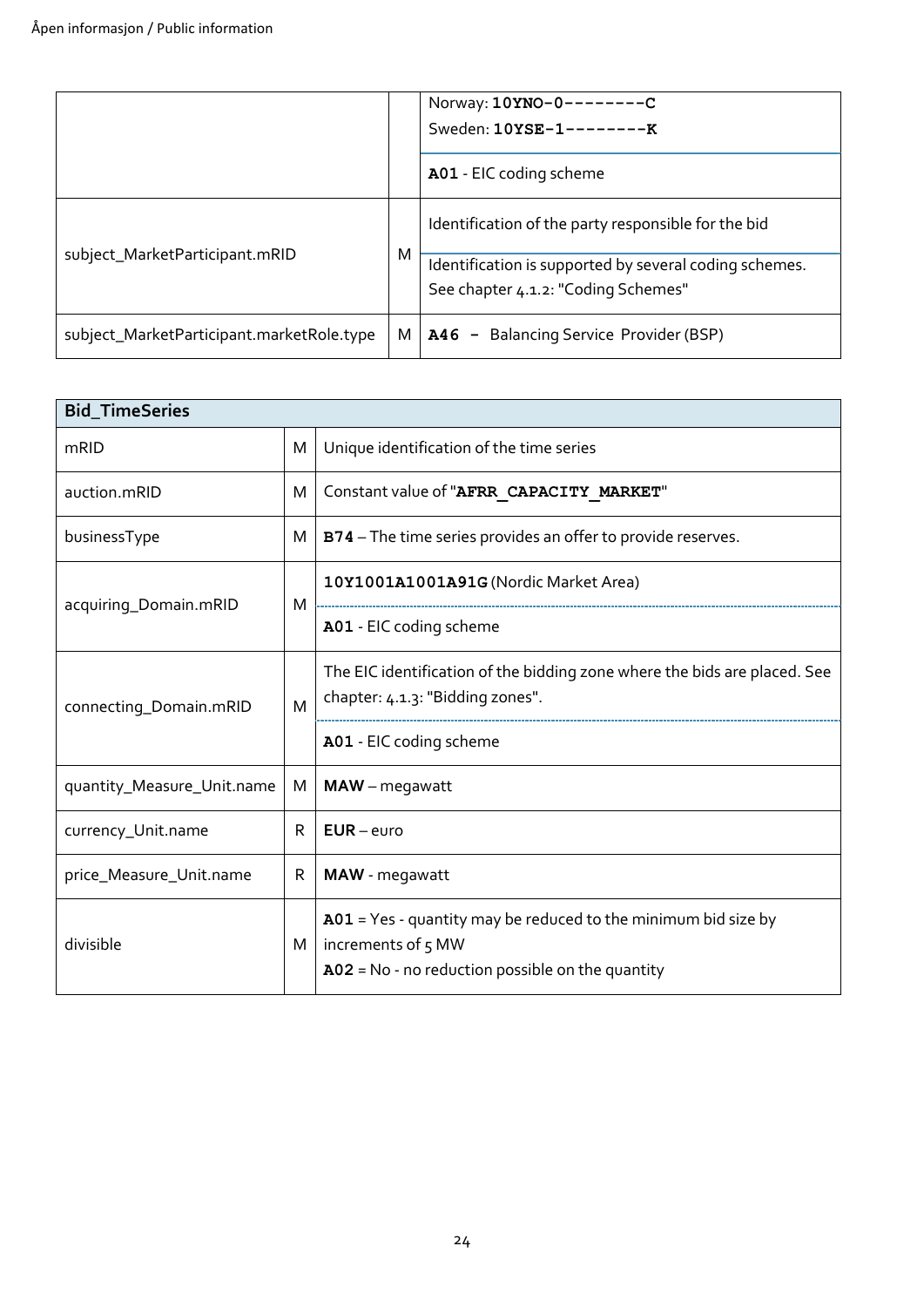|                             |   | The identification used to associate bids that are to be linked together.<br>For aFRR CM, this element is restricted to Up/Down-linking of bids. I.e. if<br>the Up-bid is selected, then the Down-bid with the same linkedBidsID<br>must be selected.<br>Not used if the bid not linked                                                 |
|-----------------------------|---|-----------------------------------------------------------------------------------------------------------------------------------------------------------------------------------------------------------------------------------------------------------------------------------------------------------------------------------------|
| linkedBidsIdentification    |   | The use of linked up/down bids is subject to on-going approval by the<br>national regulatory authorities. Until approval is granted by all Nordic<br>NRAs, NMMS will reject bid messages with linked up/down bids with the<br>following reason code:<br>A59: Linking of bids in up and down direction is not allowed in this<br>market. |
| exclusiveBidsIdentification | D | The identification used to associate bids that are to be linked together.<br>If one bid is selected then all others with the same exclusiveBidsID<br>cannot be selected<br>Not used if the bid is not part of an exclusive group                                                                                                        |

| blockBid                  | $\mathsf{R}$ | A01 - Yes - all quantities within the time interval must be selected<br>$A02 - No$                                    |  |  |  |  |
|---------------------------|--------------|-----------------------------------------------------------------------------------------------------------------------|--|--|--|--|
| flowDirection.direction   | M            | <b>A01 - Up</b><br>A02 - Down                                                                                         |  |  |  |  |
| marketAgreement.type      | D            | $A01 - daily$                                                                                                         |  |  |  |  |
| <b>Period</b>             |              |                                                                                                                       |  |  |  |  |
| timeInterval              | M            | Period covered (in ISO 8601 UTC format)                                                                               |  |  |  |  |
| resolution                | M            | <b>PT60M</b> - the precision of the interval that the different points within the<br>time series cover is one hour    |  |  |  |  |
| Point                     |              |                                                                                                                       |  |  |  |  |
| position                  | M            | Position within the time interval. Sequential value beginning with 1                                                  |  |  |  |  |
| quantity.quantity         | M            | Offered quantity                                                                                                      |  |  |  |  |
| price.amount              | $\mathsf{R}$ | The price of the product offered                                                                                      |  |  |  |  |
| minimum_Quantity.quantity | D            | The minimum quantity of energy that can be activated at a given time<br>position<br>Only included if bid is divisible |  |  |  |  |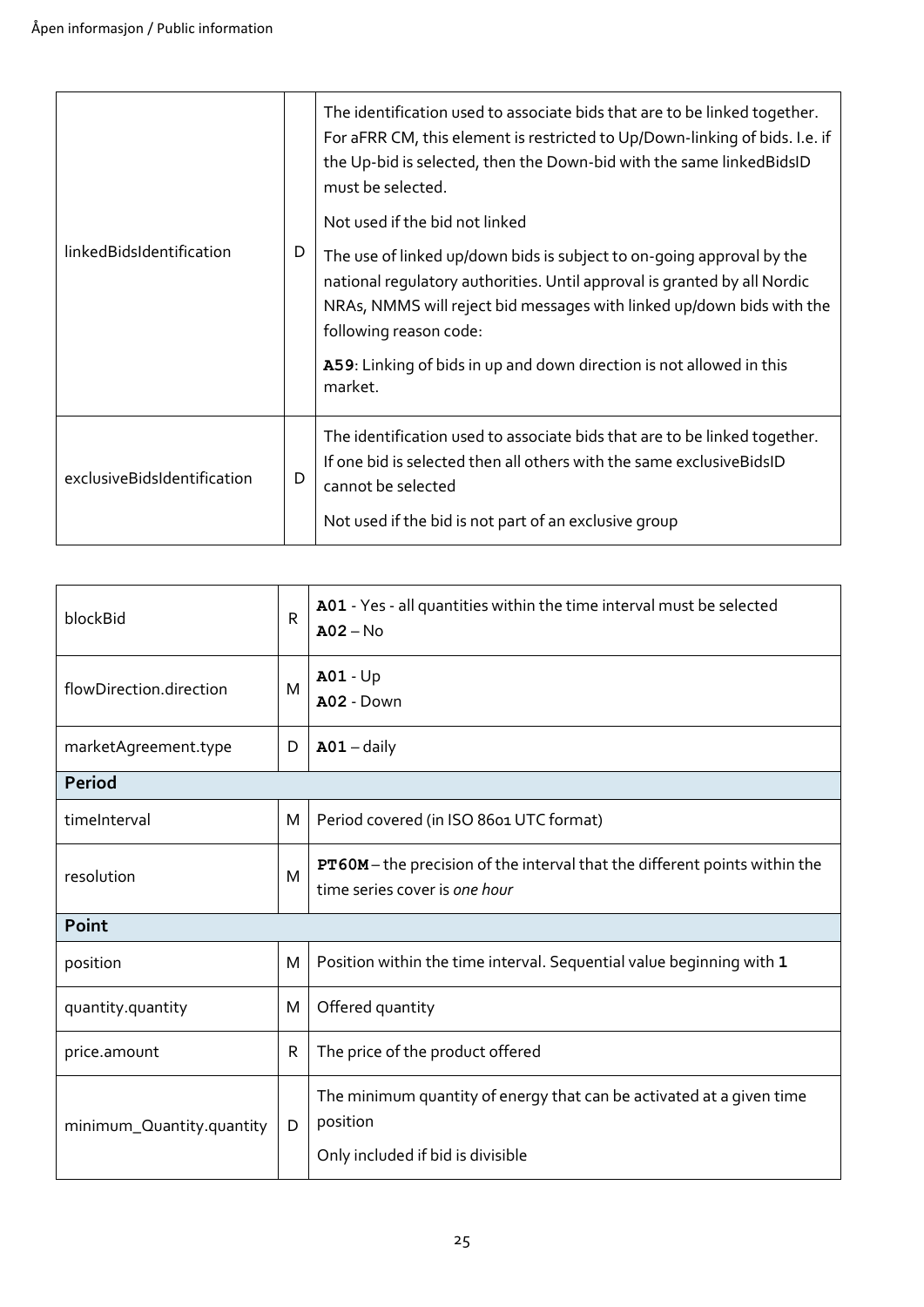<span id="page-25-0"></span>

|  | 4.1.5 Dependencies governing the ReserveAllocationResult_MarketDocument |  |
|--|-------------------------------------------------------------------------|--|
|  |                                                                         |  |

| ReserveAllocationResult_MarketDocument     | $iec62325 - 451 - 7 -$<br>reserveallocationresult.xsd -<br>version 6.0 |                                                                                                                                                                           |
|--------------------------------------------|------------------------------------------------------------------------|---------------------------------------------------------------------------------------------------------------------------------------------------------------------------|
| mRID                                       | M                                                                      | Unique identification of the document                                                                                                                                     |
| revisionNumber                             | M                                                                      | Constant value of "1"                                                                                                                                                     |
| type                                       | м                                                                      | A38 - Reserve allocation result document                                                                                                                                  |
| process.processType                        | R                                                                      | A51 - Automatic frequency restoration reserve                                                                                                                             |
| sender_MarketParticipant.mRID              | M                                                                      | 10V1001C--000284                                                                                                                                                          |
|                                            |                                                                        | A01 - EIC coding scheme                                                                                                                                                   |
| sender_MarketParticipant.marketRole.type   | M                                                                      | A34 - Reserve Allocator                                                                                                                                                   |
|                                            |                                                                        | Identification of the party receiving the document                                                                                                                        |
| receiver_MarketParticipant.mRID            |                                                                        | Identification is supported by several coding schemes.<br>See chapter 4.1.2: "Coding Schemes"                                                                             |
| receiver_MarketParticipant.marketRole.type | M                                                                      | A46 - Balancing Service Provider (BSP)<br>A39 - Data Provider, see chapter 4.3: "Agents and<br>Data Providers acting on behalf of BSPs"                                   |
| createdDateTime                            | M                                                                      | Date and time of document creation (in ISO 8601 UTC<br>format)<br>YYYY-MM-DDTHH:MM:SSZ                                                                                    |
| reserveBid_Period.timeInterval             | М                                                                      | Period covered (in ISO 8601 UTC format)<br>YYYY-MM-DDTHH:MMZ                                                                                                              |
| domain.mRID                                | M                                                                      | EIC of the TSOs Control Area<br>Denmark: 10Y1001A1001A796<br>Finland: 10YFI-1--------U<br>Norway: 10YNO-0--------C<br>Sweden: 10YSE-1--------K<br>A01 - EIC coding scheme |
| <b>TimeSeries</b>                          |                                                                        |                                                                                                                                                                           |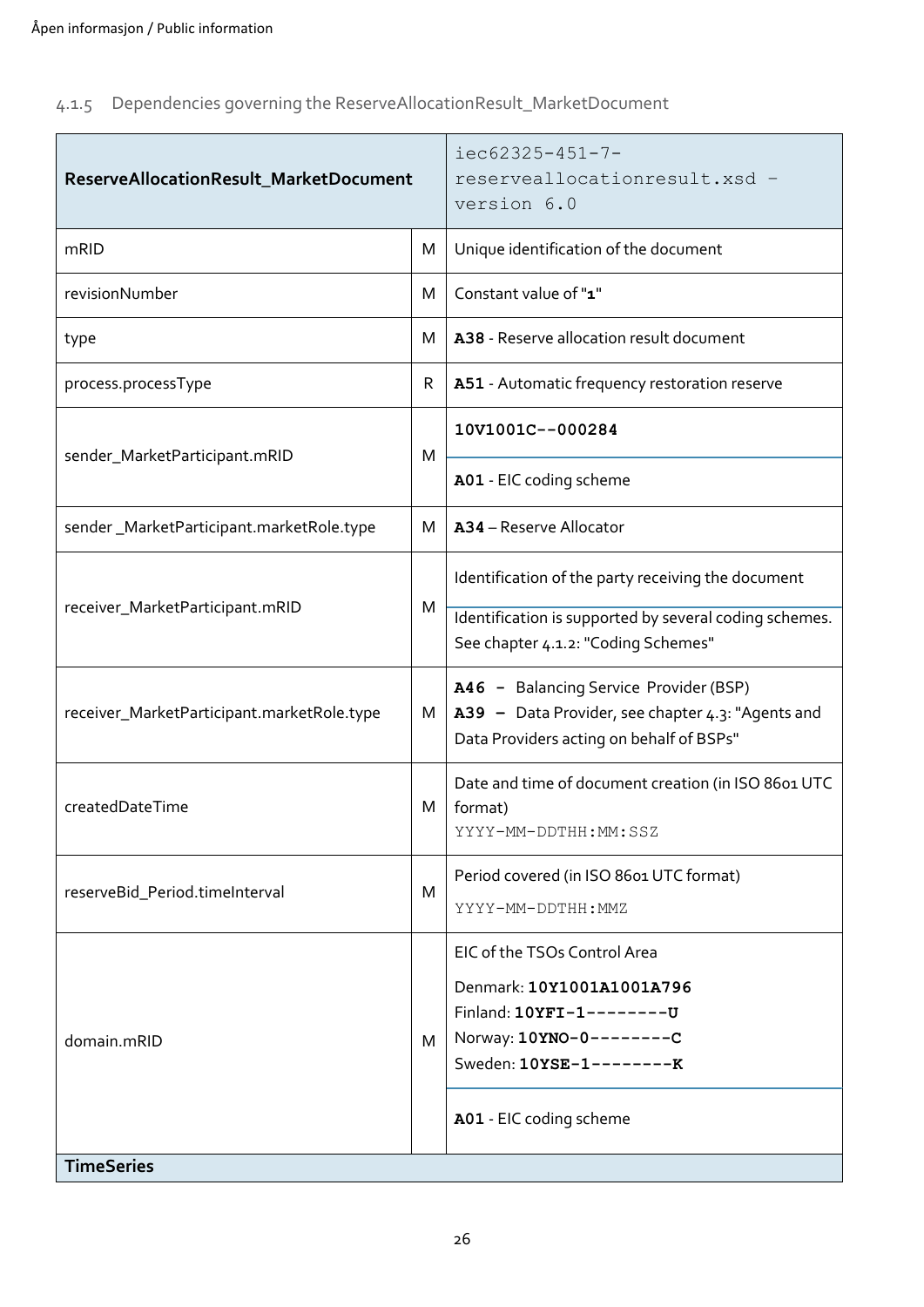| mRID                                                | M | An identification that uniquely identified the time<br>series                                                                                                                                                                    |  |  |
|-----------------------------------------------------|---|----------------------------------------------------------------------------------------------------------------------------------------------------------------------------------------------------------------------------------|--|--|
| bid_Original_MarketDocument.mRID                    | M | Constant value of "NA"                                                                                                                                                                                                           |  |  |
| bid_Original_MarketDocument.revisionNumber          | M | Constant value of "1"                                                                                                                                                                                                            |  |  |
| bid_Original_MarketDocument.bid_<br>TimeSeries.mRID | M | The identification of the time series that was used in<br>the original tender - the reference to the bid                                                                                                                         |  |  |
| bid_Original_MarketDocument.tendering_              |   | The ID of the tendering party                                                                                                                                                                                                    |  |  |
| MarketParticipant.mRID                              | M | Identification is supported by several coding schemes.<br>See chapter 4.1.2: "Coding Schemes"                                                                                                                                    |  |  |
| auction.mRID                                        | M | Constant value of "AFRR CAPACITY MARKET"                                                                                                                                                                                         |  |  |
| businessType                                        | M | B95 - Procured capacity                                                                                                                                                                                                          |  |  |
| acquiring_Domain.mRID                               | M | 10Y1001A1001A91G (Nordic Market Area)                                                                                                                                                                                            |  |  |
|                                                     |   | A01 - EIC coding scheme                                                                                                                                                                                                          |  |  |
| connecting_Domain.mRID                              | M | The EIC identification of the bidding zone where the<br>bids were placed. See chapter: 4.1.3: "Bidding zones".                                                                                                                   |  |  |
|                                                     |   | A01 - EIC coding scheme                                                                                                                                                                                                          |  |  |
| marketAgreement.type                                | м | $A01 - daily$                                                                                                                                                                                                                    |  |  |
| marketAgreement.mRID                                | M | Constant value of "NA"                                                                                                                                                                                                           |  |  |
| quantity_Measure_Unit.name                          | Μ | MAW - megawatt                                                                                                                                                                                                                   |  |  |
| currency_Unit.name                                  | R | $EUR$ – euro                                                                                                                                                                                                                     |  |  |
| price_Measure_Unit.name                             | R | MAW - megawatt                                                                                                                                                                                                                   |  |  |
| flowDirection.direction                             | М | $A01 - Up$<br>A02 - Down                                                                                                                                                                                                         |  |  |
| <b>Reason (within Time Series)</b>                  |   |                                                                                                                                                                                                                                  |  |  |
| code                                                | M | A72 - The original bid quantity has been divided to<br>enable it to be accepted.<br>A73 - Tender in question has been accepted<br>B09 - Bid not accepted<br>B16 - Tender unavailable in MOL list (the bid is<br>rejected by TSO) |  |  |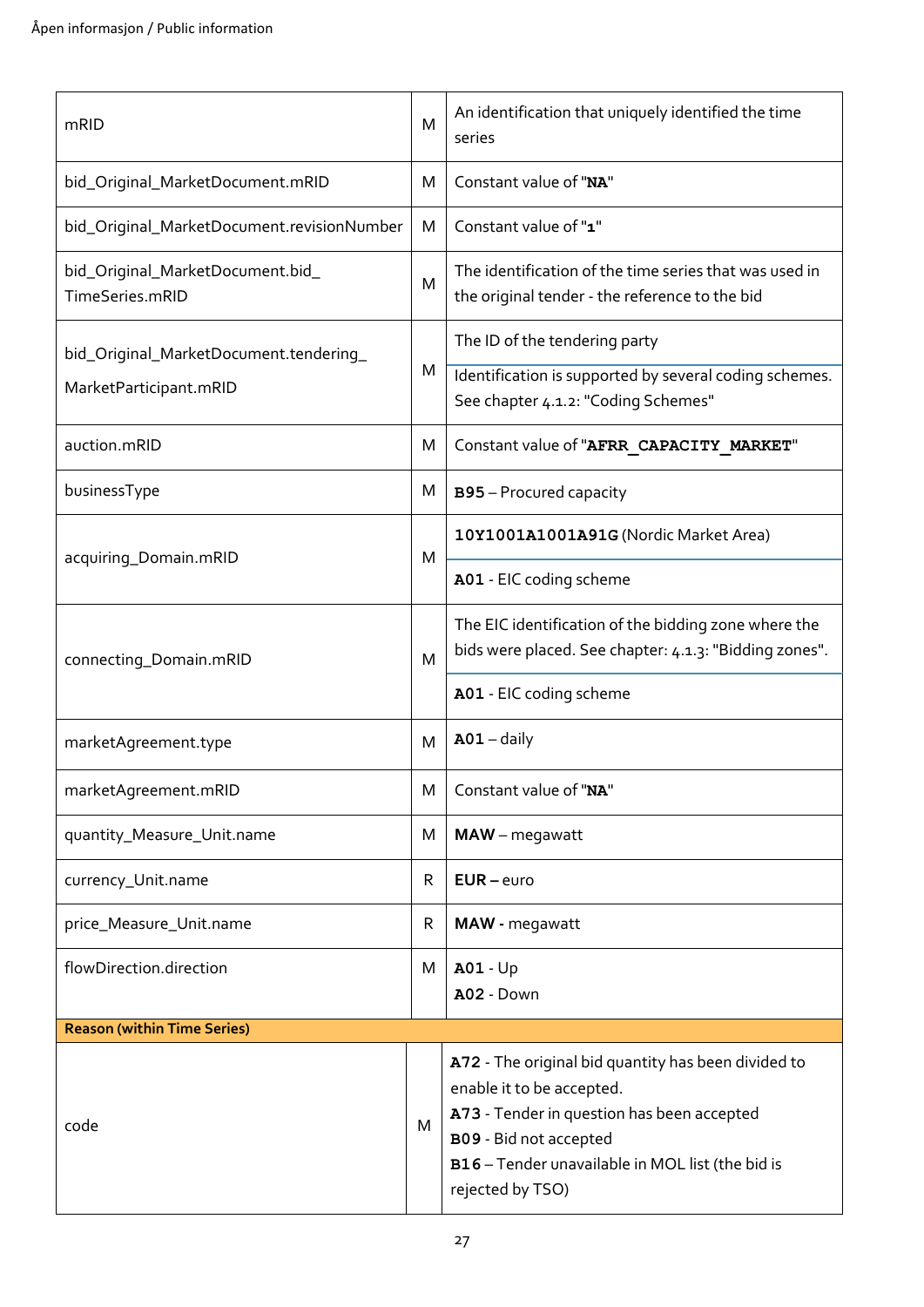| text |  | A reason for rejection can be specified by the TSO and<br>will be included here.<br>Only present if reason code = $B16$ |
|------|--|-------------------------------------------------------------------------------------------------------------------------|
|------|--|-------------------------------------------------------------------------------------------------------------------------|

| <b>Period</b>                                                                                                                        |   |                                                                                                                                                                                                                                    |  |  |
|--------------------------------------------------------------------------------------------------------------------------------------|---|------------------------------------------------------------------------------------------------------------------------------------------------------------------------------------------------------------------------------------|--|--|
| timeInterval<br>M                                                                                                                    |   | Period covered (in ISO 8601 UTC format)<br>YYYY-MM-DDTHH: MMZ                                                                                                                                                                      |  |  |
| resolution                                                                                                                           | M | <b>PT60M</b> - the precision of the interval that the different points within the<br>time series cover is one hour                                                                                                                 |  |  |
| Point                                                                                                                                |   |                                                                                                                                                                                                                                    |  |  |
| position                                                                                                                             | M | Position within the time interval. Sequential value beginning with 1                                                                                                                                                               |  |  |
| quantity                                                                                                                             | M | The accepted quantity identified for a point<br>For ReasonCode A73: quantity is $> 0$<br>For ReasonCode A72: quantity is $\geq 0$<br>For ReasonCode B09 and B16: quantity is $= 0$                                                 |  |  |
| price.amount                                                                                                                         | D | The accepted price identified for a point<br>For ReasonCode A73 and A72: price.amount is present<br>For ReasonCode B09 and B16: price.amount is not present<br>The accepted price can be different from the original offered price |  |  |
| The offered quantity identified for a point<br>R<br>secondaryQuantity<br>For all supported ReasonCodes: secondaryQuantity is present |   |                                                                                                                                                                                                                                    |  |  |
| R<br>bid_Price.amount                                                                                                                |   | The offered price identified for a point<br>For all supported ReasonCodes: bid_Price.amount is present                                                                                                                             |  |  |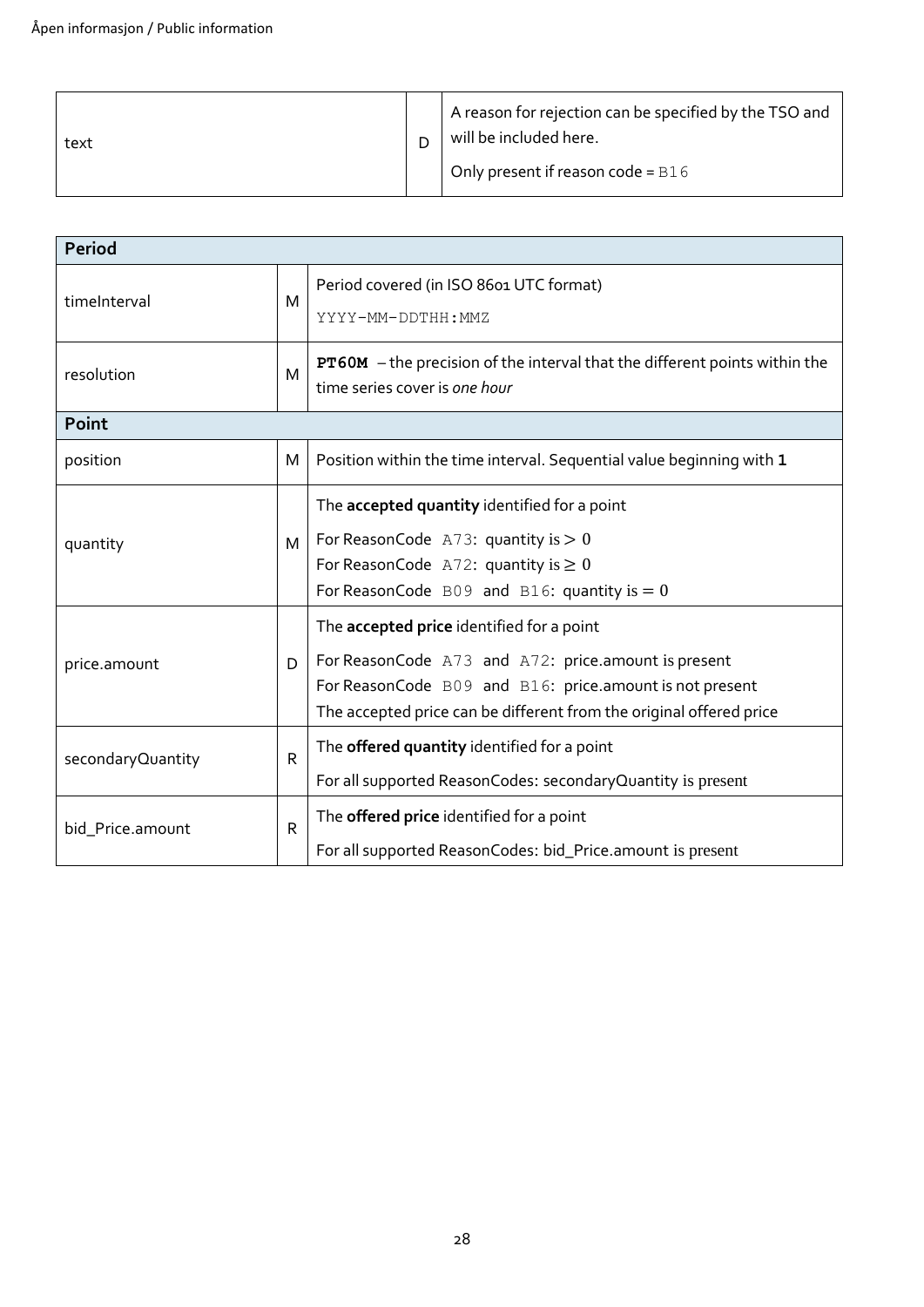# <span id="page-28-0"></span>4.1.6 Dependencies governing the Balancing\_MarketDocument

| Balancing_MarketDocument                         |   | iec62325-451-6-balancing.xsd - version 4.2                                                                                              |  |  |
|--------------------------------------------------|---|-----------------------------------------------------------------------------------------------------------------------------------------|--|--|
| mRID                                             | M | Unique identification of the document                                                                                                   |  |  |
| revisionNumber                                   | M | Constant value of "1"                                                                                                                   |  |  |
| type                                             | M | B34 - Market result document                                                                                                            |  |  |
| process.processType                              | R | A51 - Automatic frequency restoration reserve                                                                                           |  |  |
| sender_MarketParticipant.m<br><b>RID</b>         | M | 10V1001C--000284                                                                                                                        |  |  |
|                                                  |   | A01 - EIC coding scheme                                                                                                                 |  |  |
| sender<br>_MarketParticipant.marketR<br>ole.type | м | A34 - Reserve Allocator                                                                                                                 |  |  |
| receiver_MarketParticipant.<br>mRID              | M | Identification of the BSP receiving the document                                                                                        |  |  |
|                                                  |   | Identification is supported by several coding schemes. See chapter<br>4.1.2: "Coding Schemes"                                           |  |  |
| receiver_MarketParticipant.<br>marketRole.type   | M | A46 - Balancing Service Provider (BSP)<br>A39 - Data Provider, see chapter 4.3: "Agents and Data Providers<br>acting on behalf of BSPs" |  |  |
| createdDateTime                                  | M | Date and time of document creation (in ISO 8601 UTC format)<br>YYYY-MM-DDTHH:MM:SSZ                                                     |  |  |
| area_Domain.mRID                                 | R | 10Y1001A1001A91G (Nordic Market Area)                                                                                                   |  |  |
|                                                  |   | A01 - EIC coding scheme                                                                                                                 |  |  |
| period.timeInterval                              | M | The period covered by the document (in ISO 8601 UTC format)<br>YYYY-MM-DDTHH: MMZ                                                       |  |  |
| <b>TimeSeries</b>                                |   |                                                                                                                                         |  |  |
| mRID                                             | M | An identification that uniquely identifies the time series                                                                              |  |  |
| businessType                                     | M | C17 - Market price and volume                                                                                                           |  |  |
| acquiring_Domain.mRID                            | M | 10Y1001A1001A91G (Nordic Market Area)                                                                                                   |  |  |
|                                                  |   | A01 - EIC coding scheme                                                                                                                 |  |  |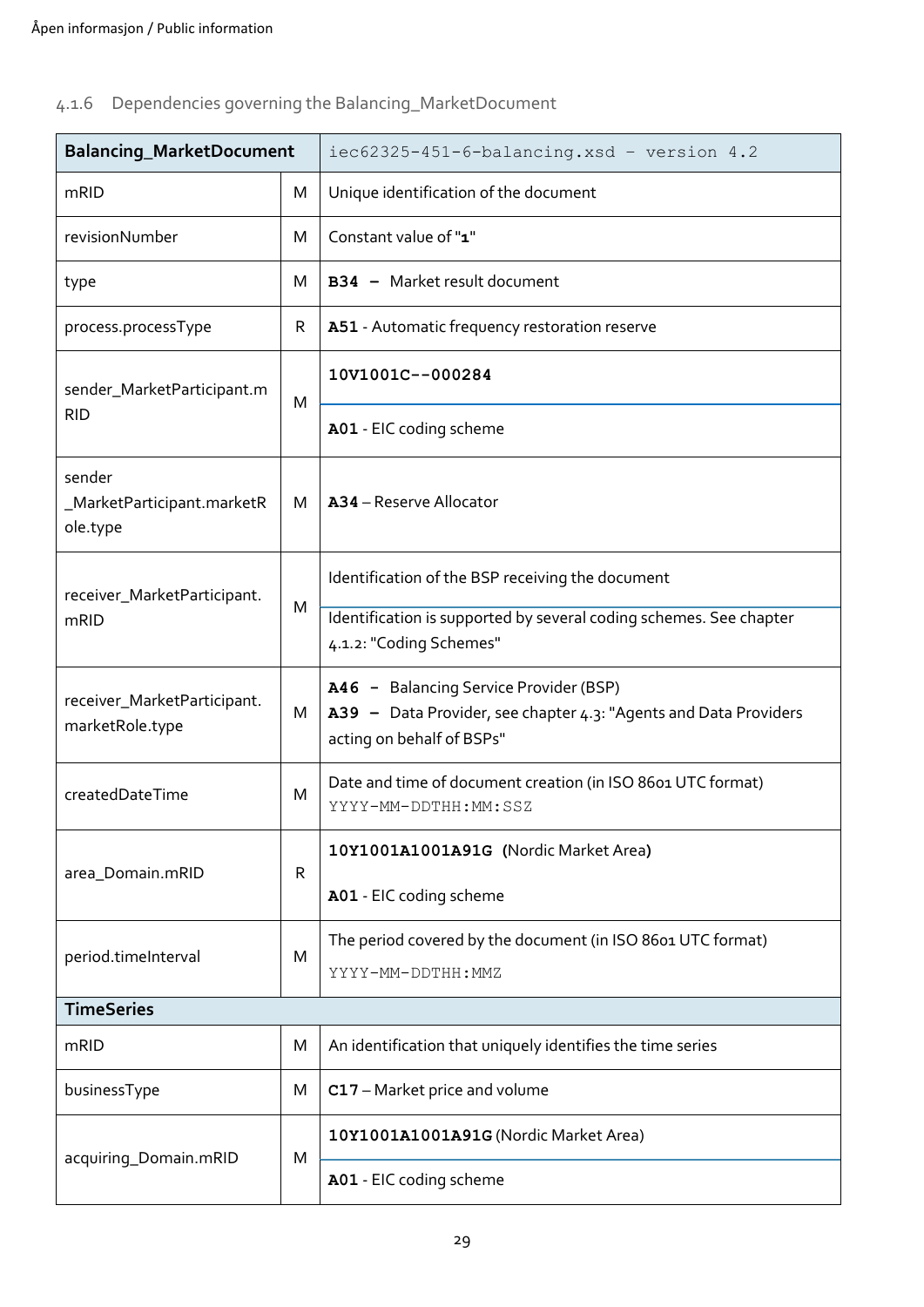| connecting_Domain.mRID         |              | The EIC identification of the bidding zone. See chapter: 4.1.3: "Bidding<br>zones".<br>M                  |  |  |  |
|--------------------------------|--------------|-----------------------------------------------------------------------------------------------------------|--|--|--|
|                                |              | A01 - EIC coding scheme                                                                                   |  |  |  |
| marketAgreement.type           | R            | $A01 - daily$                                                                                             |  |  |  |
| flowDirection.direction        | $\mathsf{R}$ | <b>A01 - Up</b><br>A02 - Down                                                                             |  |  |  |
| currency_Unit.name             | R            | $EUR$ – euro                                                                                              |  |  |  |
| quantity_Measure_Unit.nam<br>e | M            | MAW - megawatt                                                                                            |  |  |  |
| price_Measure_Unit.name        | ${\sf R}$    | MAW - megawatt                                                                                            |  |  |  |
| Period                         |              |                                                                                                           |  |  |  |
| timeInterval                   | M            | Period covered (in ISO 8601 UTC format)<br>YYYY-MM-DDTHH: MMZ                                             |  |  |  |
| Resolution                     | M            | PT60M-the precision of the interval that the different points within the<br>time series cover is one hour |  |  |  |
| Point                          |              |                                                                                                           |  |  |  |
| Position                       | M            | Position within the time interval. Sequential value beginning with 1                                      |  |  |  |
| Quantity                       | $\mathsf{R}$ | Total volume procured                                                                                     |  |  |  |
| procurement_Price.amount       | $\mathsf{R}$ | Market price                                                                                              |  |  |  |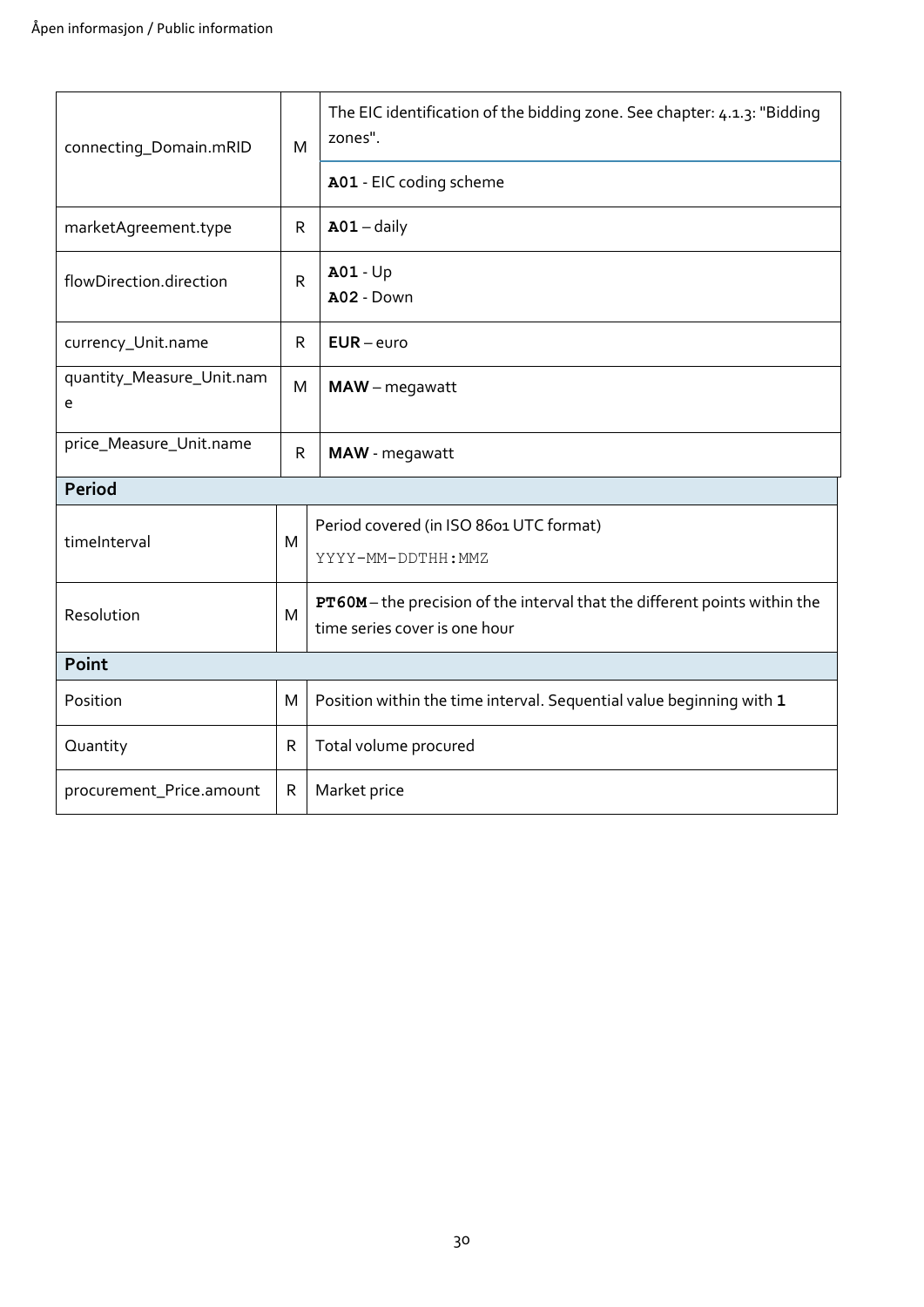# <span id="page-30-0"></span>4.1.7 Dependencies governing the Acknowledgement\_MarketDocument

| Acknowledgement_MarketDoc<br>ument               |   | iec62325-451-1-acknowledgement.xsd - version 8.0                                                                                        |  |
|--------------------------------------------------|---|-----------------------------------------------------------------------------------------------------------------------------------------|--|
| mRID                                             | M | Unique identification of the document                                                                                                   |  |
| createdDateTime                                  | M | Date and time of document creation (in ISO 8601 UTC format)<br>YYYY-MM-DDTHH:MM:SSZ                                                     |  |
| sender_MarketParticipant.m<br><b>RID</b>         | M | 10V1001C--000284                                                                                                                        |  |
|                                                  |   | A01 - EIC coding scheme                                                                                                                 |  |
| sender<br>_MarketParticipant.marketR<br>ole.type | M | A34 - Reserve Allocator                                                                                                                 |  |
| receiver_MarketParticipant.<br>mRID              | M | Identification of the BSP receiving the acknowledgement                                                                                 |  |
|                                                  |   | Identification is supported by several coding schemes. See chapter<br>4.1.2: "Coding Schemes"                                           |  |
| receiver_MarketParticipant.<br>marketRole.type   | R | A46 - Balancing Service Provider (BSP)<br>A39 - Data Provider, see chapter 4.3: "Agents and Data Providers<br>acting on behalf of BSPs" |  |
| received_MarketDocument.<br>mRID                 | R | Information extracted from the bid document                                                                                             |  |
| received_MarketDocument.<br>revisionNumber       | R | Information extracted from the bid document                                                                                             |  |
| received_MarketDocument.<br>createdDateTime      | R | Information extracted from the bid document                                                                                             |  |
| Rejected_TimeSeries                              |   |                                                                                                                                         |  |
| mRID                                             | D | Identification of the rejected time series                                                                                              |  |
| Reason                                           | D | One or more of the reasons described below                                                                                              |  |
| InError_Period                                   | D | One or more of the periods with error described below                                                                                   |  |
| InError_Period                                   |   |                                                                                                                                         |  |
| timeInterval                                     | M | Period covered (in ISO 8601 UTC format)                                                                                                 |  |
| Reason                                           | M | One or more of the reasons described below                                                                                              |  |
| Reason                                           |   |                                                                                                                                         |  |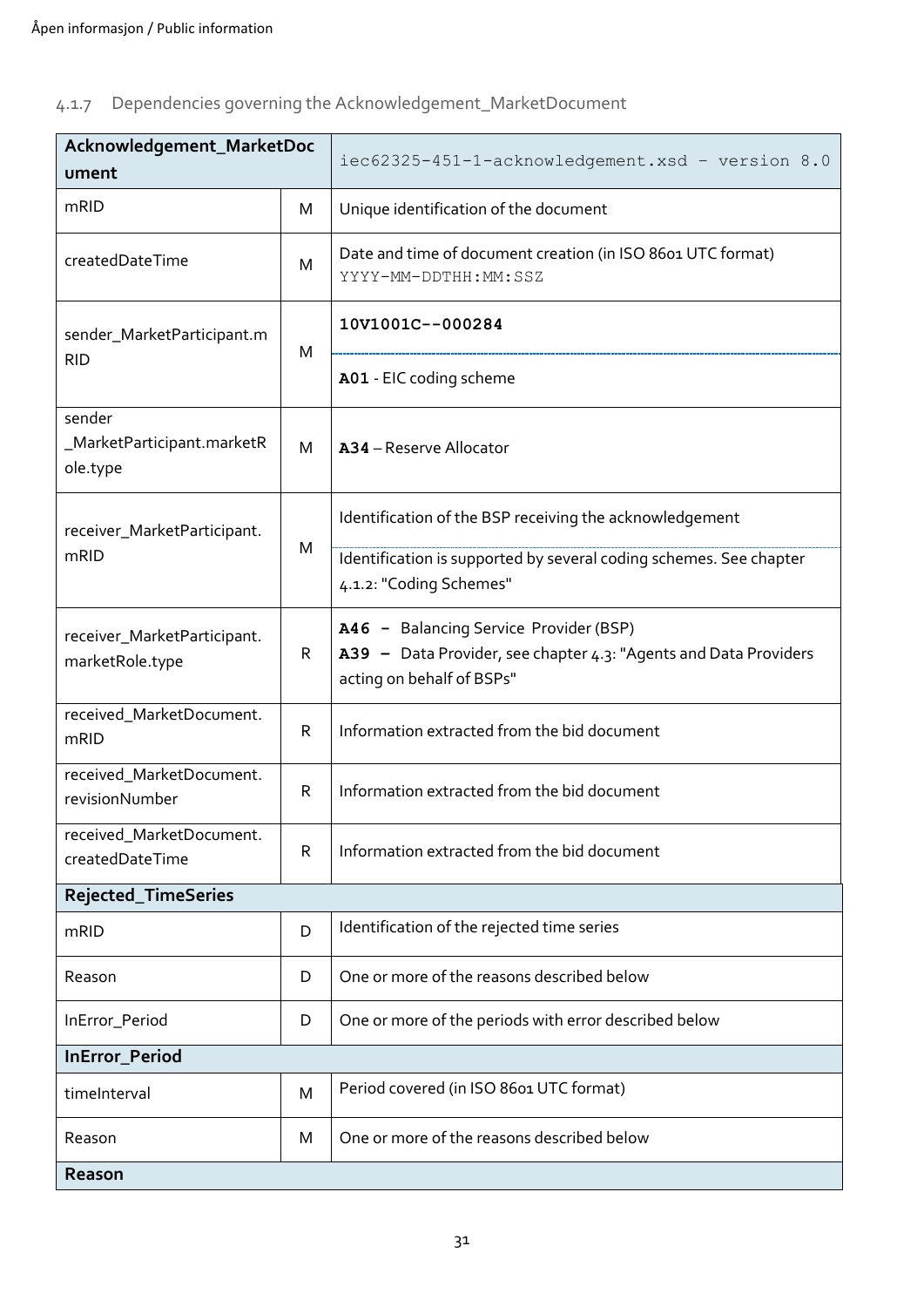| code | М | A01- Message fully accepted<br>A02- Message fully rejected<br>A05 - Sender without valid contract. Used if the BSP is not eligible for<br>aFRR in the current bid area<br>A57 - Deadline limit exceeded/Gate not open<br>A59 - Not compliant to local market rules<br>Other reason codes may also be used. |  |
|------|---|------------------------------------------------------------------------------------------------------------------------------------------------------------------------------------------------------------------------------------------------------------------------------------------------------------|--|
| text | R | A specific reason for the rejection can be specified and included here.<br>E.q.<br>«Time series ID»: The exclusive group must contain at<br>least two bids                                                                                                                                                 |  |

### <span id="page-31-0"></span>**4.2 ECP**

ECP is the integration channel that is supported for communication with the aFRR capacity market platform and will be used for

- submitting bids to the platform
- receiving acknowledgment documents from the platform
- receiving accepted bids and market prices and volumes from platform

#### <span id="page-31-1"></span>4.2.1 How it Works

ECP delivers messages from the sender to a recipient within single ECP Network. Messages transported through the ECP Network can be any text or binary data. For aFRR, IEC CIM is used as data exchange format. Alongside with the message, ECP transfers also message metadata. These are (among others) information about sender and recipient. The former is used by platform to authenticate the message sender. ECP consists of three main components: *endpoint*, *component directory* and *broker*. See figure below:

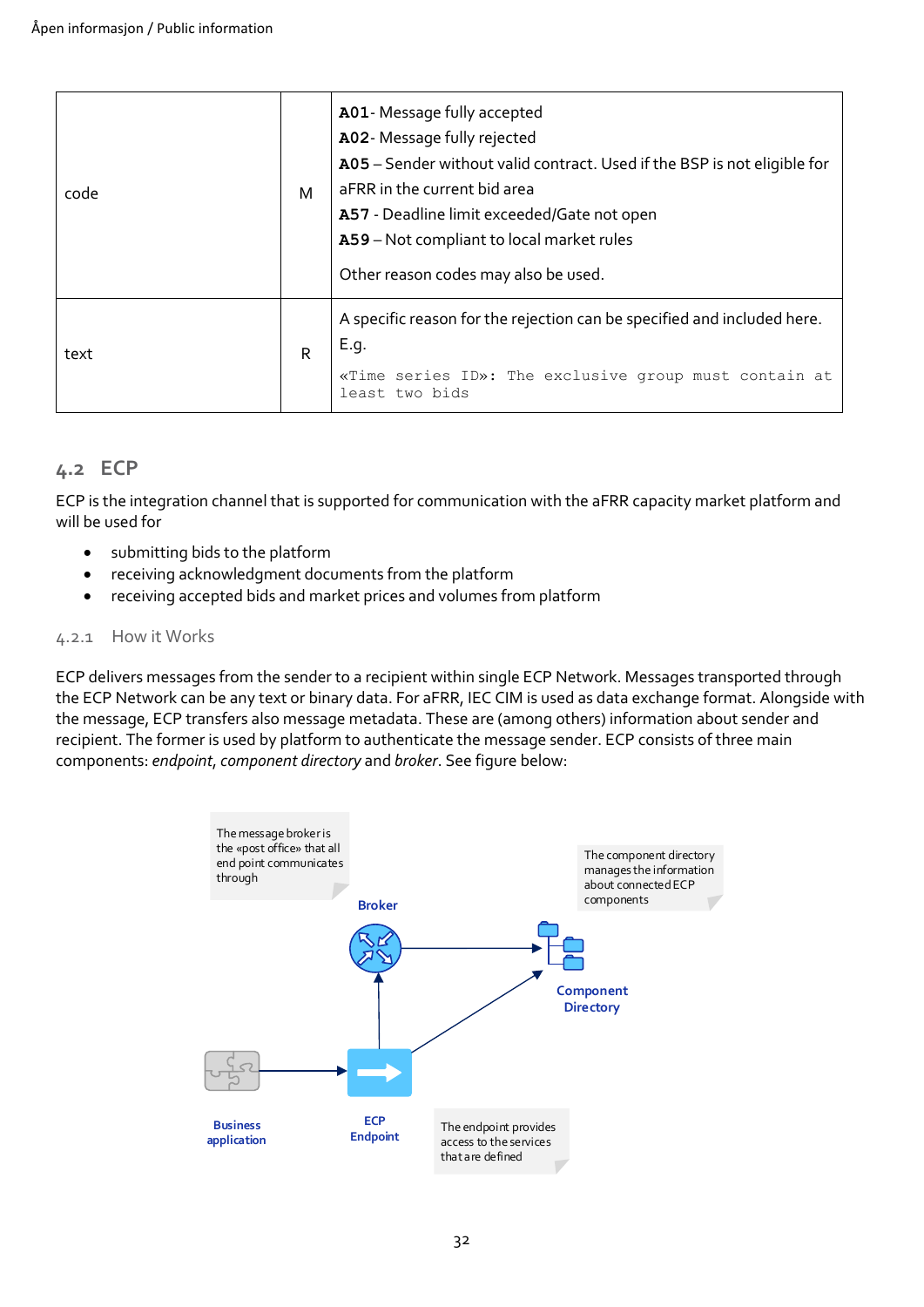**Figur 4 ECP Main Components**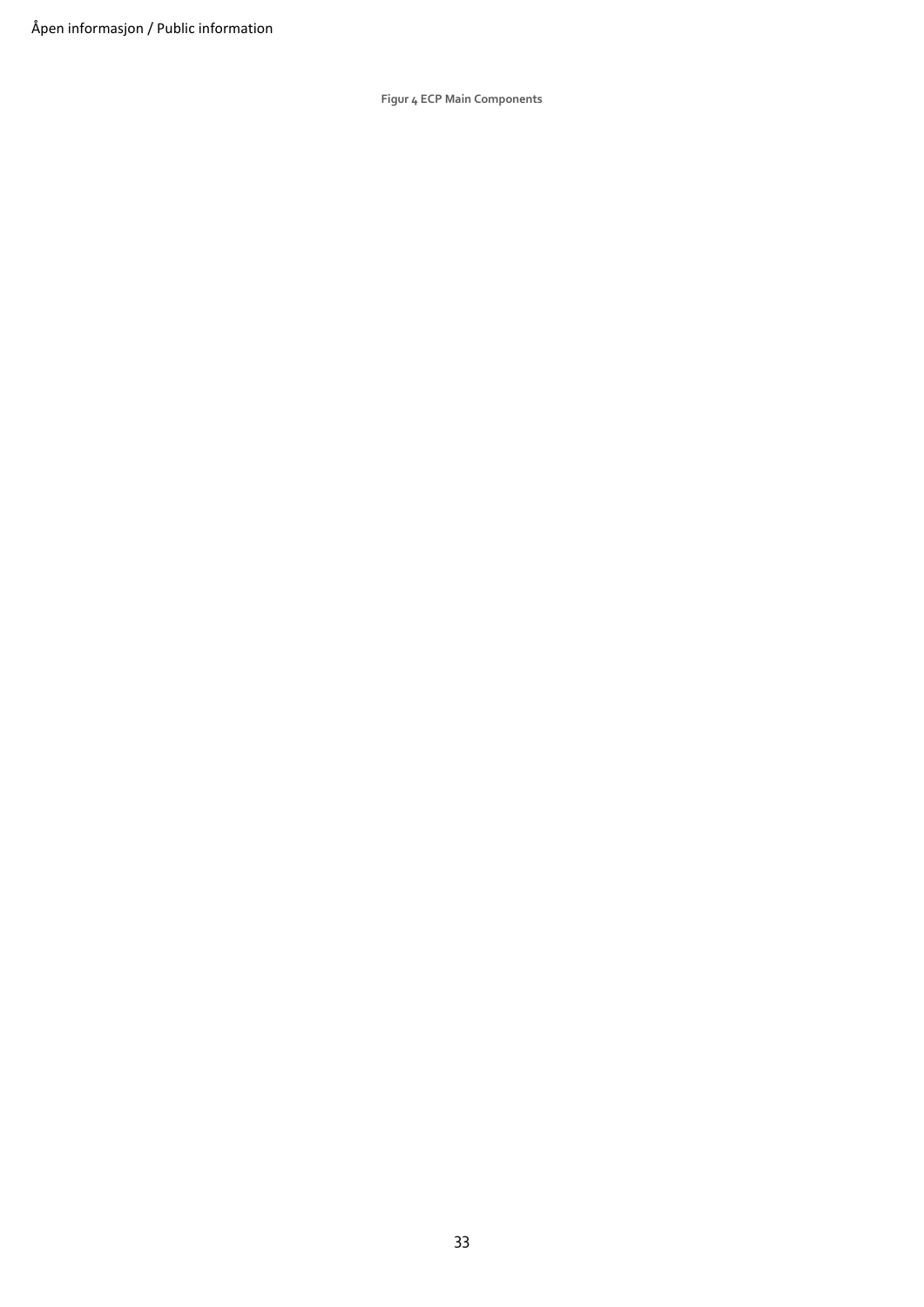#### <span id="page-33-0"></span>4.2.2 EDX

EDX is an extension to ECP, and is used to define the network configuration, and introduces the concept of services, service providers and consumers. The two central parts of the EDX network is the service catalogue and the toolbox. An EDX network consists of multiple toolboxes and a single service catalogue. These components communicates via ECP and is responsible for distribution of the network configuration. Messaging occurs directly between the toolboxes. Se figure below for EDX network overview: